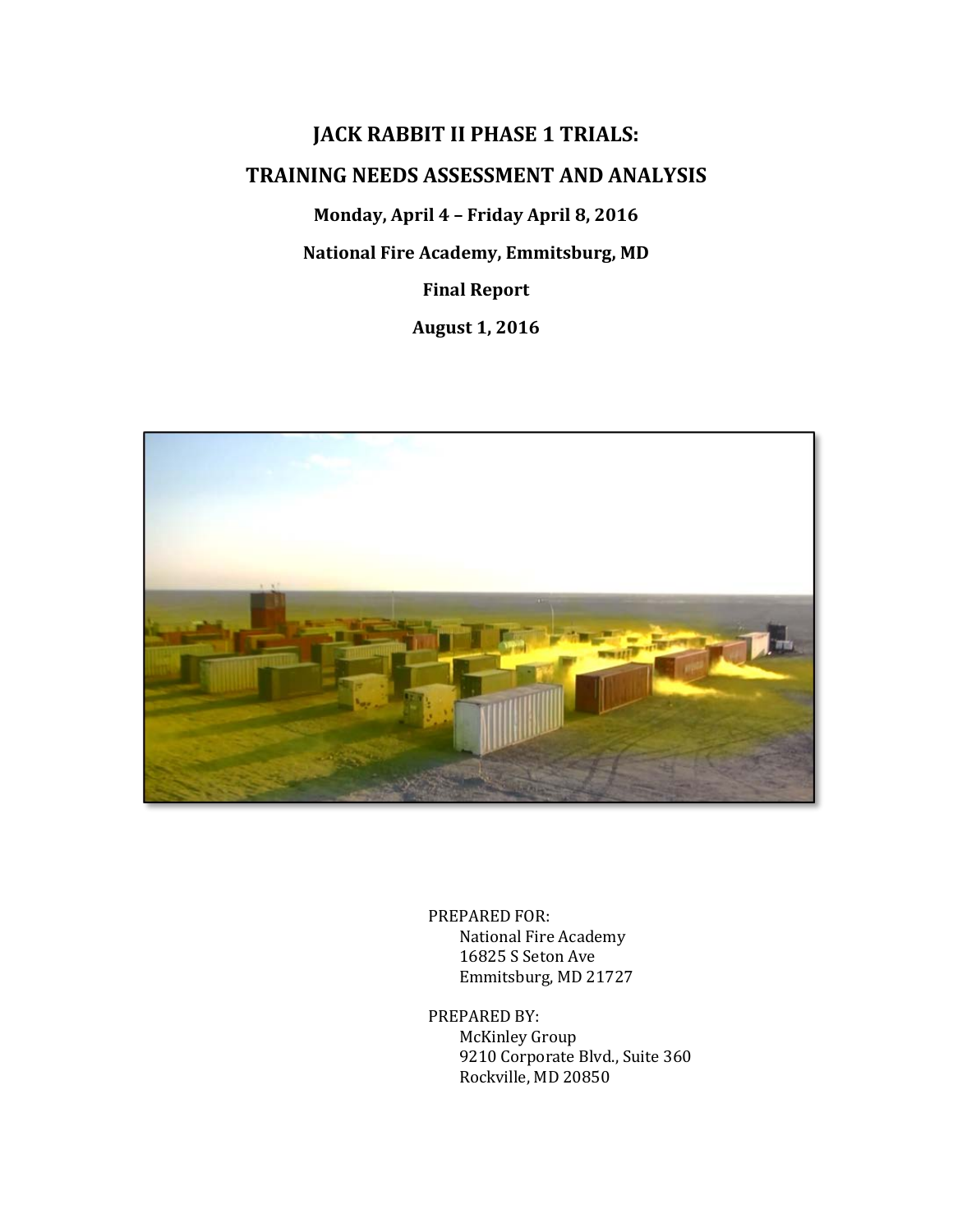This page intentionally left blank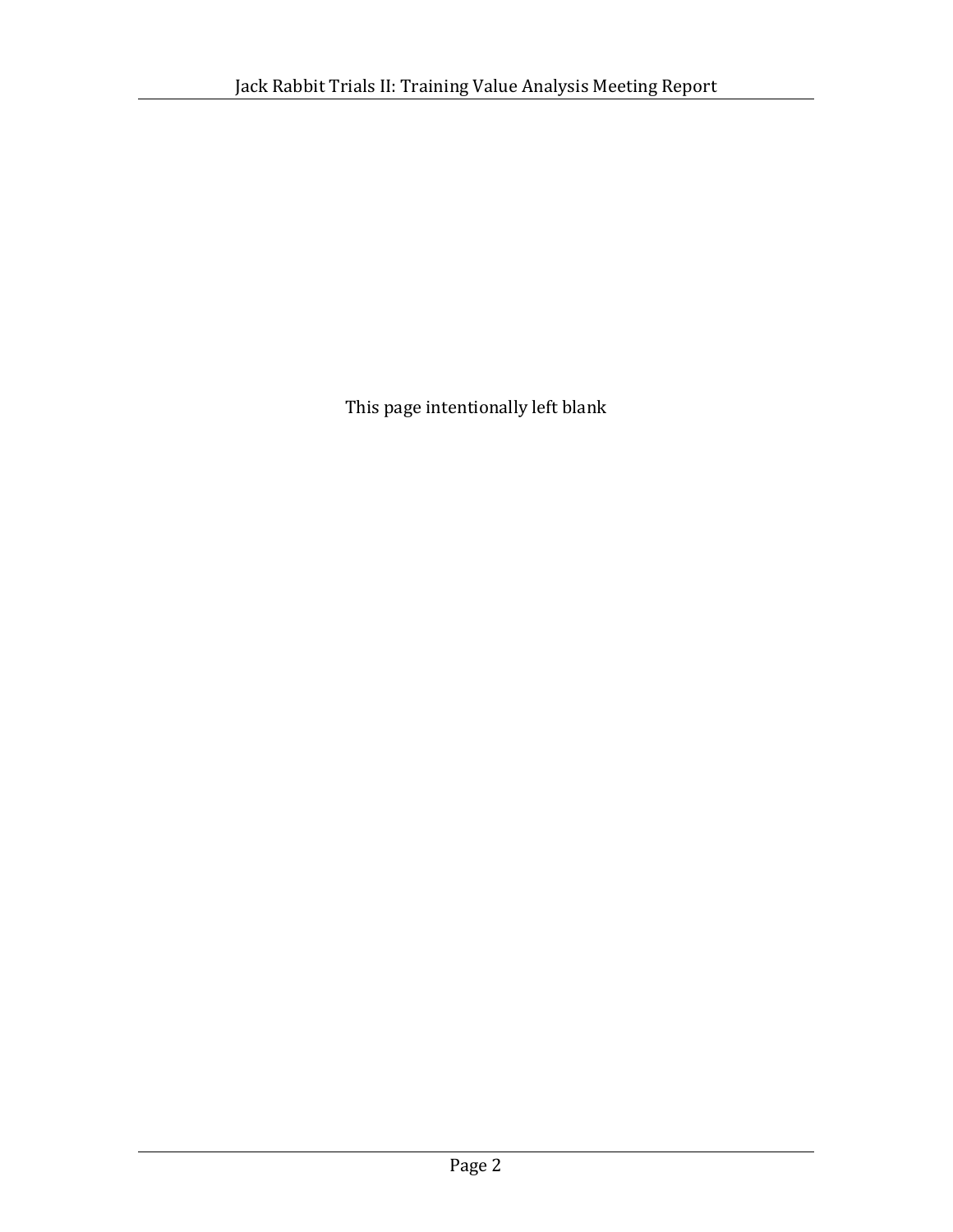# **Table of Contents**

| Recommendations for Informing the Nation's Emergency Preparedness,           |
|------------------------------------------------------------------------------|
| Recommendations for Further Study in 2016 Jack Rabbit II - Phase 2 Trials 12 |
|                                                                              |
|                                                                              |
|                                                                              |

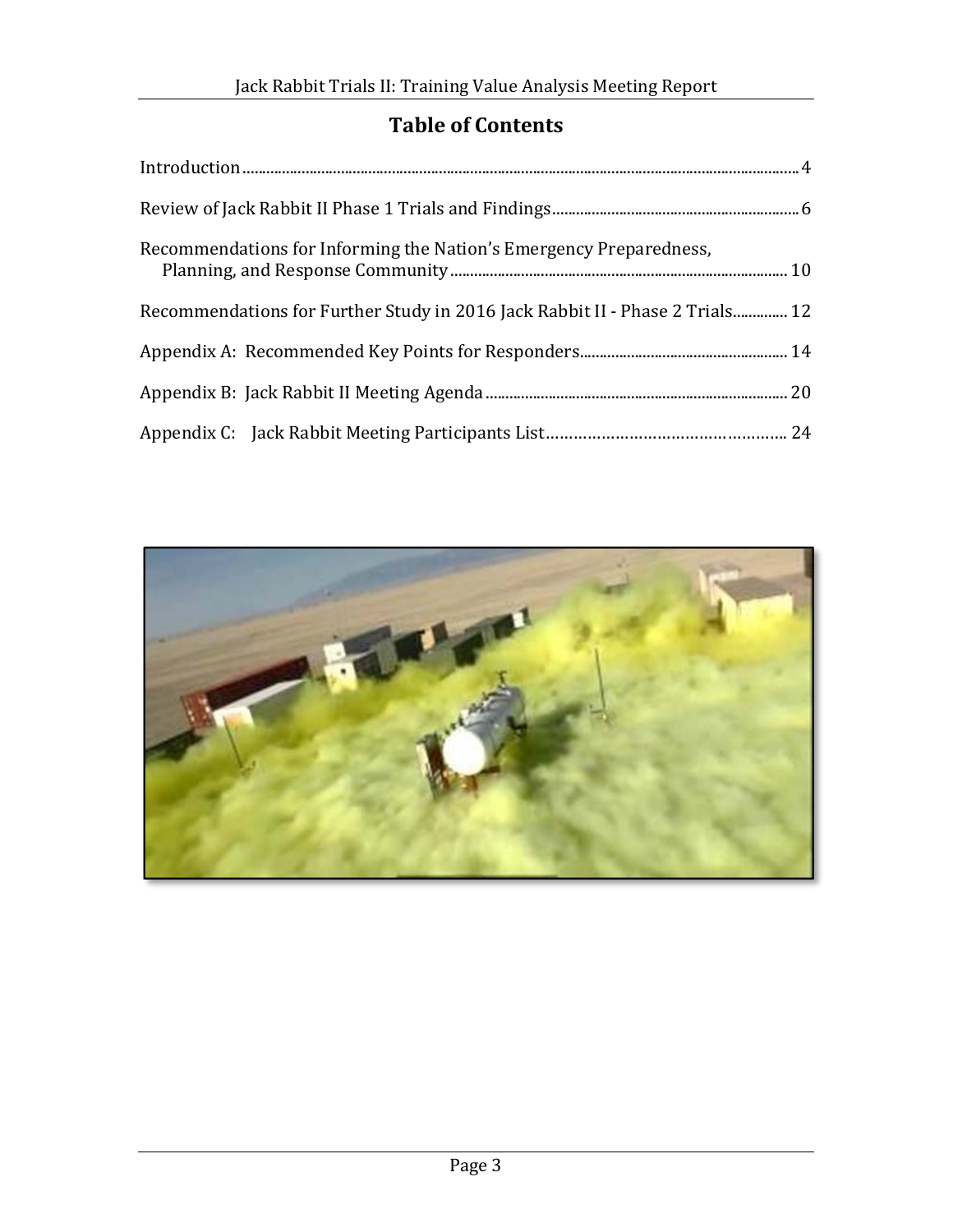# **Introduction**

In April and May of 2010, the Transportation Security Administration (TSA) of the Department of Homeland Security (DHS), in collaboration with the Chemical Security Analysis Center (CSAC), sponsored a series of tests called the Jack Rabbit Trials at Dugway Proving Ground (DPG), UT. In the trials, multiple releases of  $1 \& 2$  ton amounts of chlorine and anhydrous ammonia were performed in various wind and other atmospheric conditions from release container and within a standardized outside test area.

The purpose of the tests was to study and improve understanding of rapid large-scale releases (60-90 tons) of compressed liquefied gases—specifically, toxic inhalation hazard (TIH) gases. Following the initial scientific studies, it became clear that the information gathered was important to emergency managers and emergency responders. CSAC approached the United States Fire Administration to identify the most effective routes to get information into the hands of the emergency responders. In April 2013, a workshop was conducted with stakeholders to identify distribution strategies and unanswered questions. The results of that meeting were published in a document entitled *Training Value Analysis Meeting,* available through distribution from the National Fire Academy. Some of the recommendations from the working group included:

- The need for re-assessment of planning, preparedness, and response protocols for comparable TIH and other compressed liquefied gas releases.
- The need for national communication and training strategies to reach the nation's response community with the new information learned from the tests.
- The need for additional tests and study to further refine our understanding of the risks and product behaviors that may be encountered in response to similar largescale TIH and other compressed liquefied gas releases.

Additional questions surfaced and the need for additional scientific testing was identified. The result was a second round of testing and chlorine releases at the Dugway Proving Grounds. The first phase of the Jack Rabbit II trials was conducted in August 2015. The results of those experiments were reviewed by a focus group in April 2016, in preparation for the second phase in August/September2016.

In the second phase, experiments are being designed to answer the questions identified in previous trials. Emergency responders and scientists are now in the design phase of the experiments. The results of the experiments in the final phase will impact the emergency response community for many years to come.

The Jack Rabbit II Phase 1 Training Needs Assessment and Analysis meeting attendees were asked to examine implications of the Jack Rabbit II Phase 1 trials on the planning, preparedness and response procedures and guidelines used for handling major TIH and other compressed liquefied gas incidents and releases. The meeting attendees were then asked to recommend content related to the findings of the trials that would help the nation's emergency services community. Finally, meeting attendees were asked to recommend areas of further study for such TIH releases and possible supplemental test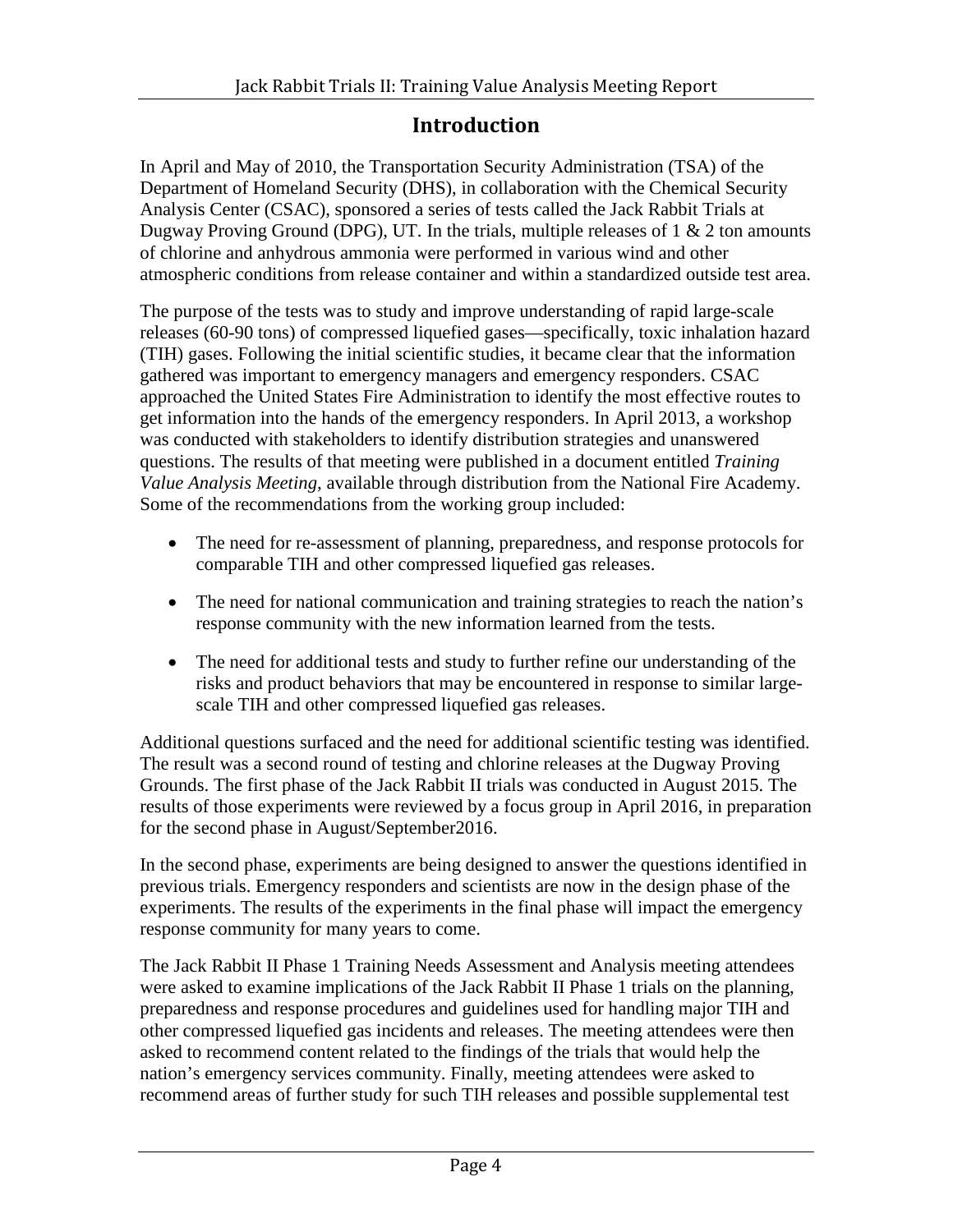procedures and measurement approaches to be considered for inclusion in the Jack Rabbit II Phase 2 trials.

### **Coordination between DPG Test Team and On-Site Emergency Response Capability**

The Jack Rabbit tests expose workers on the grid to possible sudden and extreme contamination with chlorine and/or sodium hydroxide, both materials that require immediate rescue and decontamination with medical treatment and transportation. Emergency response/decontamination teams were available to personnel on the grid during filling and post-release resetting operations in 2015. Emergency response personnel functioned in coordination with the DPG test team providing an effective response capability. The panel distinctly supports a command post and ICS integration in alliance with current OSHA regulations, NFPA standards, and NIMS guidance for control of hazardous materials. Additionally, the need to support aerial surveillance of the the operations and releases is a top priority.



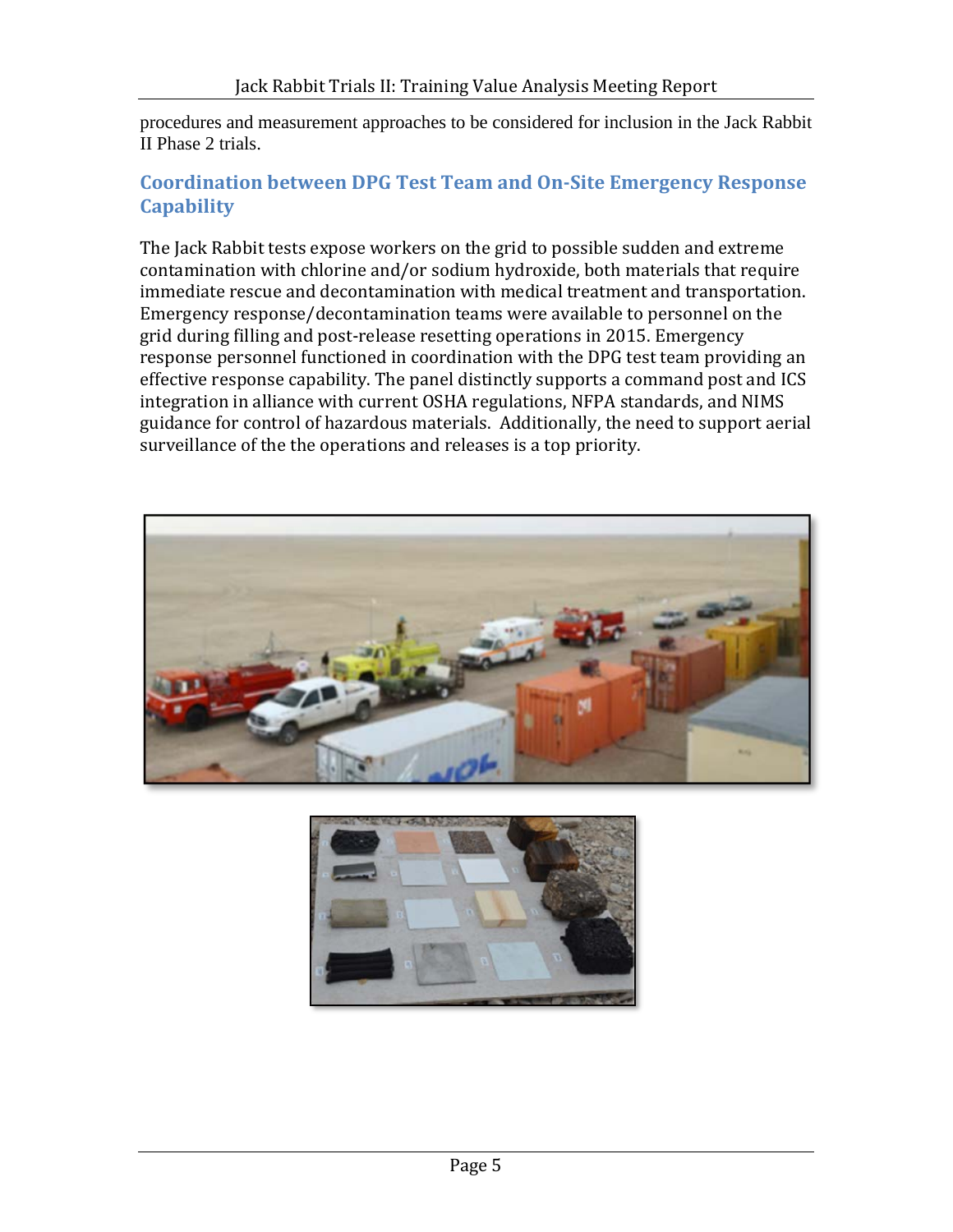# **Review of 2015 Jack Rabbit II Phase 1 Trials and Findings**

A full review of the Jack Rabbit tests from 2010 Jack Rabbit I and 2015 Jack Rabbit II Phase 1 was presented by Dr. Shannon Fox.

The Jack Rabbit I test program was conducted at Dugway Proving Ground, UT, in April/May 2010. It was sponsored by the Department of Homeland Security (DHS) and the Transportation Security Administration (TSA), with program oversight provided by the Chemical Security Analysis Center (CSAC). The purpose of the tests was to study and improve understanding of rapid large-scale releases (60-90 tons) of pressurized, liquefied toxic inhalation hazard (TIH) gases from a railcar. Dr. Fox provided a general overview of findings from Jack Rabbit I and the initial findings from Jack Rabbit II Phase 1, which was held in August and September 2015. He then presented what is currently planned for Jack Rabbit II Phase 2, which is to be conducted between August 29– September 30, 2016.

Chemical Security Analysis Center's responsibility is to protect the homeland against threats from dangerous chemicals. The Jack Rabbit project has focused on toxic inhalation hazards (TIHs), and chlorine in particular, because there are far fewer barriers to terrorists using these chemicals than there are for others. Ammonia and chlorine make up 75% of the most widely-shipped TIHs. Because of this, Jack Rabbit I focused on ammonia and chlorine, while Jack Rabbit II Phase 1 focused exclusively on chlorine. Accidental plume releases of chlorine did not match the predictive models and the rapid, large-scale release of these chemicals had never been tested or studied.

Up to this point, there was little knowledge of the behavior of compressed liquefied gases during a large-scale release. The Jack Rabbit I trials improved understanding of these behaviors during rapid large-scale releases (60-90 ton) of TIH gases. In April 2013, a workshop was conducted with stakeholders to identify distribution strategies and unanswered questions that pertained to emergency response concerns.

Jack Rabbit test information of particular importance to emergency responders included:

- The observed spontaneous energetic release events tentatively called rapid phase transitions (RPTs) which may have an impact on responder safety and safe action options, depending on further scientific analysis of cause;
- The extent and length of off-gassing after dispersion from soil and impacted areas and its significance for responder decisions relating to when it is safe to enter the initial isolation zone;
- The observed plume dispersion information and the clarification of factors affecting dispersion, along with the potential impact of this information on responder calculations of downwind areas of exposure and protective action needs;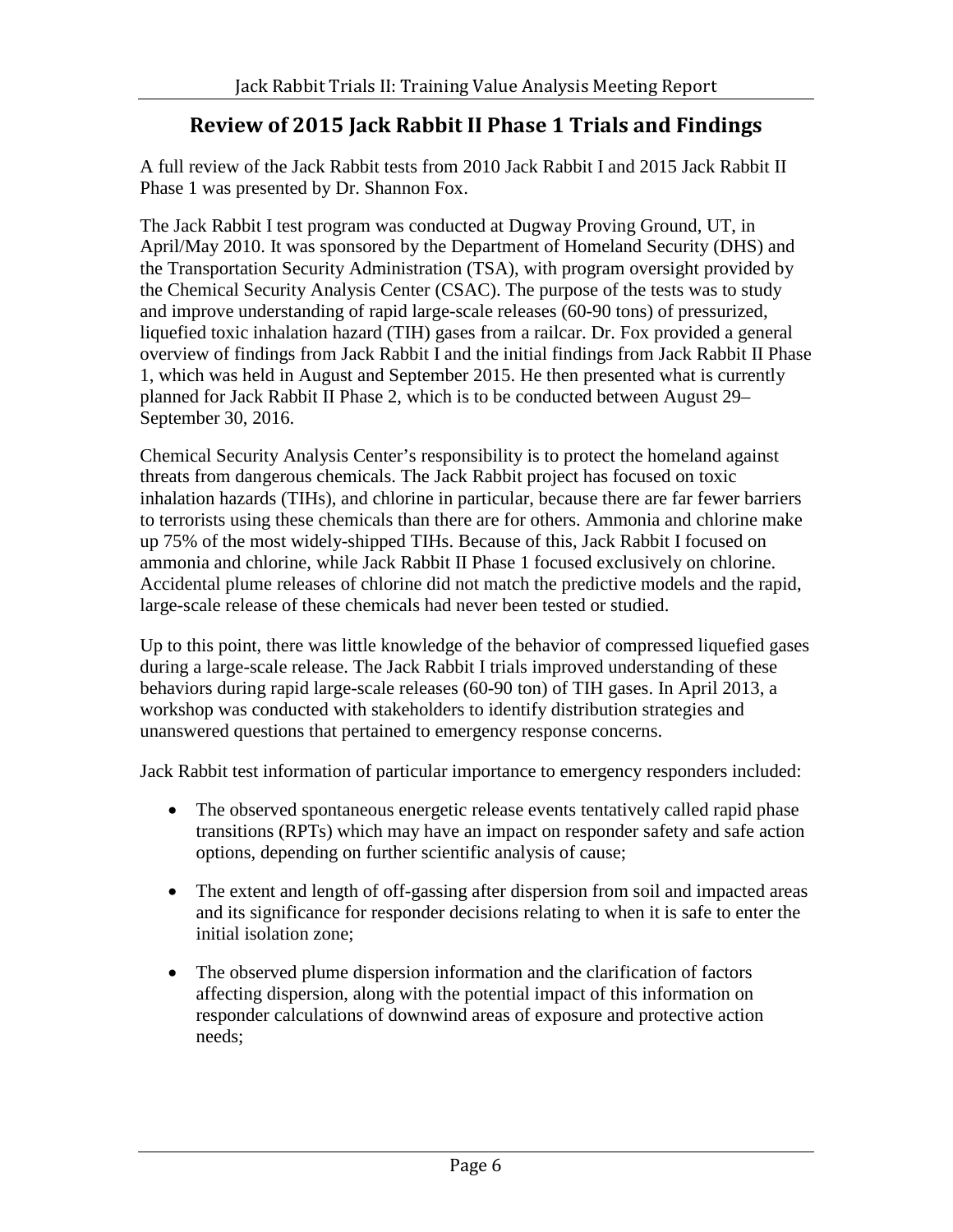- The enhanced understanding of dispersion and area contamination supports the need of responders to use a risk-based decision-making process in determining the appropriate strategies and tactics;
- The observed level of reactivity of an oxidizer as it comes into contact with an organic material or other reactive materials and its impact on responder assessment of risk;
- Because the data in the initial tests was inconclusive regarding isolation zones, the need for careful structuring of the planned additional Jack Rabbit tests in order to achieve more conclusive data regarding the accuracy of the current Emergency Response Guidebook (ERG) guidelines that are used by responders to calculate the size of initial isolation zones;
- The confirmation of the current understanding in the response community of the dominant impact of wind and terrain on dispersion patterns; and,
- The dramatic graphic portrayal of initial release that is rarely seen by responders, which was deemed by meeting attendees to be very important to share in order to reinforce responder understanding of and respect for the scope of risk at such releases.

As part of Jack Rabbit II Phase, five trials were conducted in 2015 and an additional 8 trials will be conducted in 2016. In the 2015 tests, a simulated urban test grid (UTG) was used to study the effect of buildings and the reactions of chlorine with environment and surfaces. Over 60 Conex containers and mobile structures were constructed on the UTG to simulate buildings and obstacles.

The JR II Phase I trials attempted to address emergency response questions including:

- Is it safe to shelter in place in emergency response vehicles?
- What is the height at which a responder can survive (reliable vertical concentration)?
- Is it possible/advisable to drive through the chlorine gas cloud?
- Is the 1000 meter initial isolation zone in the current ERG valid?
- What is the significance of various urban barriers?
- What is the impact of long-term of f-gassing?
- What is the behavior of chlorine after a catastrophic release?
- What is the behavior of the chlorine interacting with common urban materials?

Data from the 2015 Jack Rabbit II Phase 1trials has been analyzed and initial findings have been posted. Before the 2016 Jack Rabbit II Phase 2 trials begin in August, all the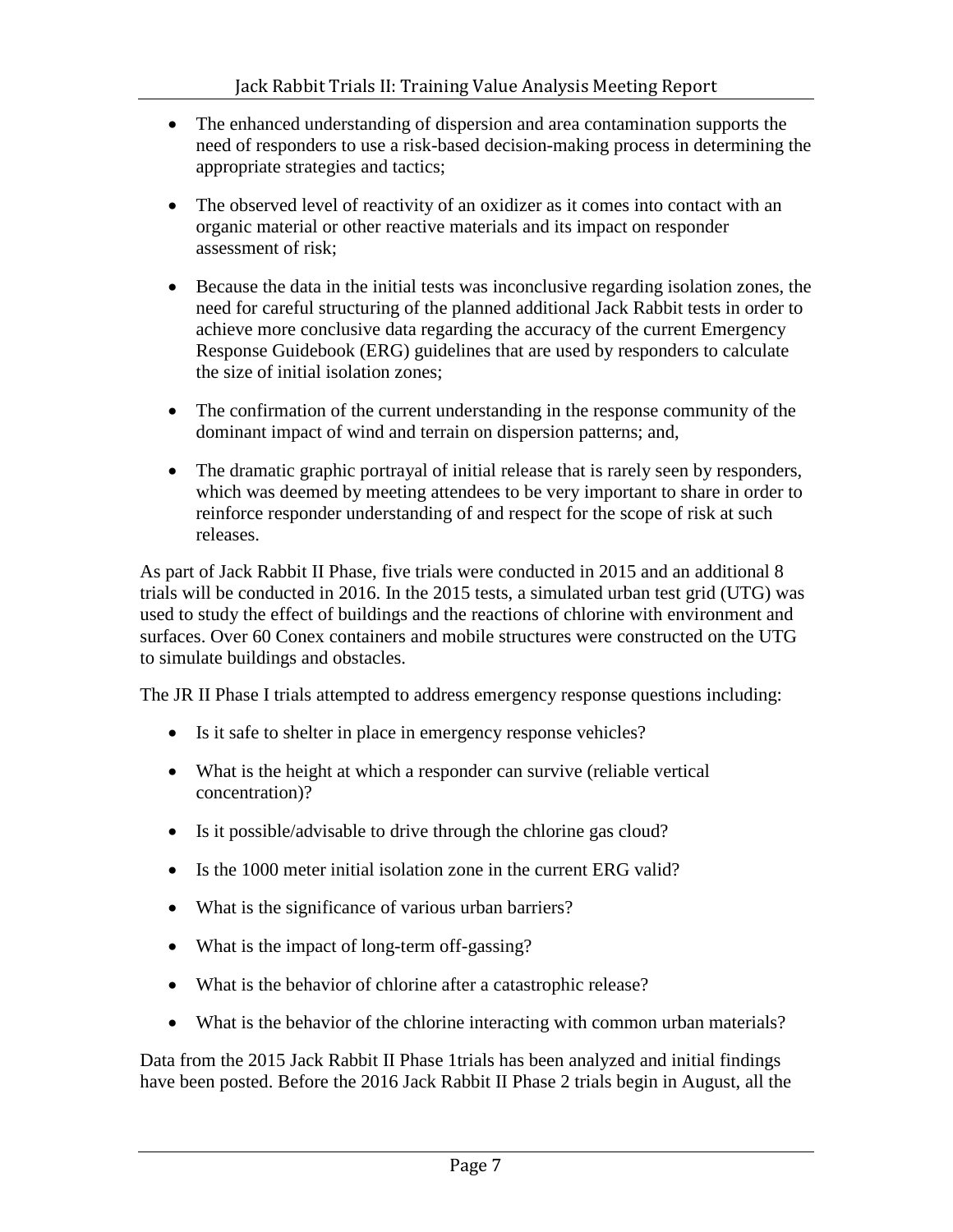data from Phase 1 will be available to all interested stakeholders, including raw data sets, videos, test records, and documentation.

Dr. Michael Sohn reviewed the results of the indoor experiments and preliminary findings comparing the difference between indoor and outdoor air quality.

Outdoors, there is a steep rise as the plume appears and peaks, and then the concentration drops precipitously. Indoors, the peak is dependent on infiltration rates; if the air changes per hour are frequent, it will diminish quickly; if they are slow, the concentration will diminish slowly.

All other things being equal, the concentration experienced breathing outside the building will be ultimately be experienced breathing inside the building; the difference is that the time frame for receiving the same concentration is shorter outside than it is inside. The perfect scenario would be to shelter in place until the concentration was lower outdoors than indoors and then evacuate. But, when is that?

A peak can drive a higher toxic load for the individual than a long-term exposure to lower levels. Further, if the gas toxicity/toxic load is greater than 1, as it is for chlorine, the danger of peak outside concentration is greater than inside. This suggests that it's far more dangerous to leave an indoor setting early than it is to stay in an indoor setting too long.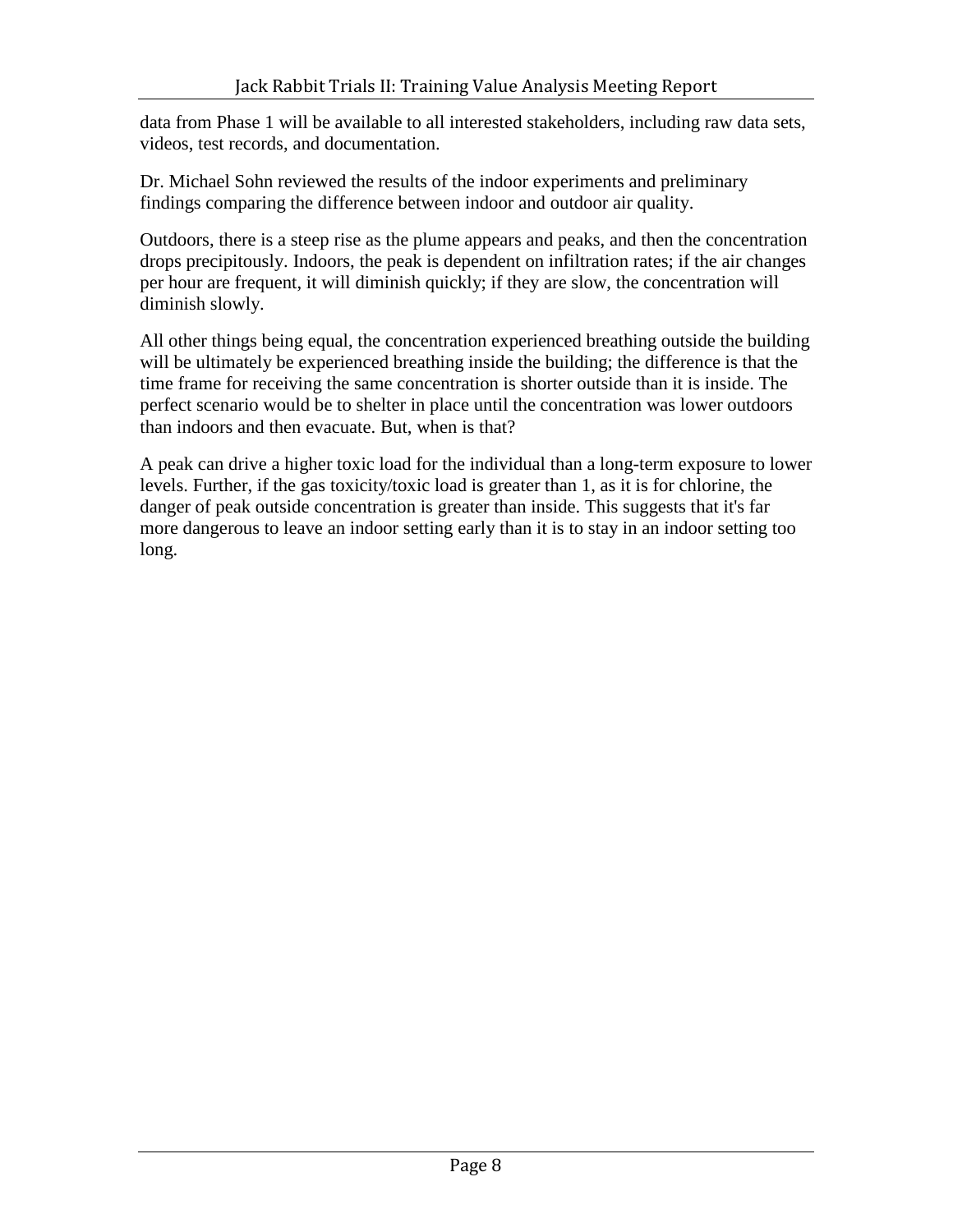This page intentionally left blank.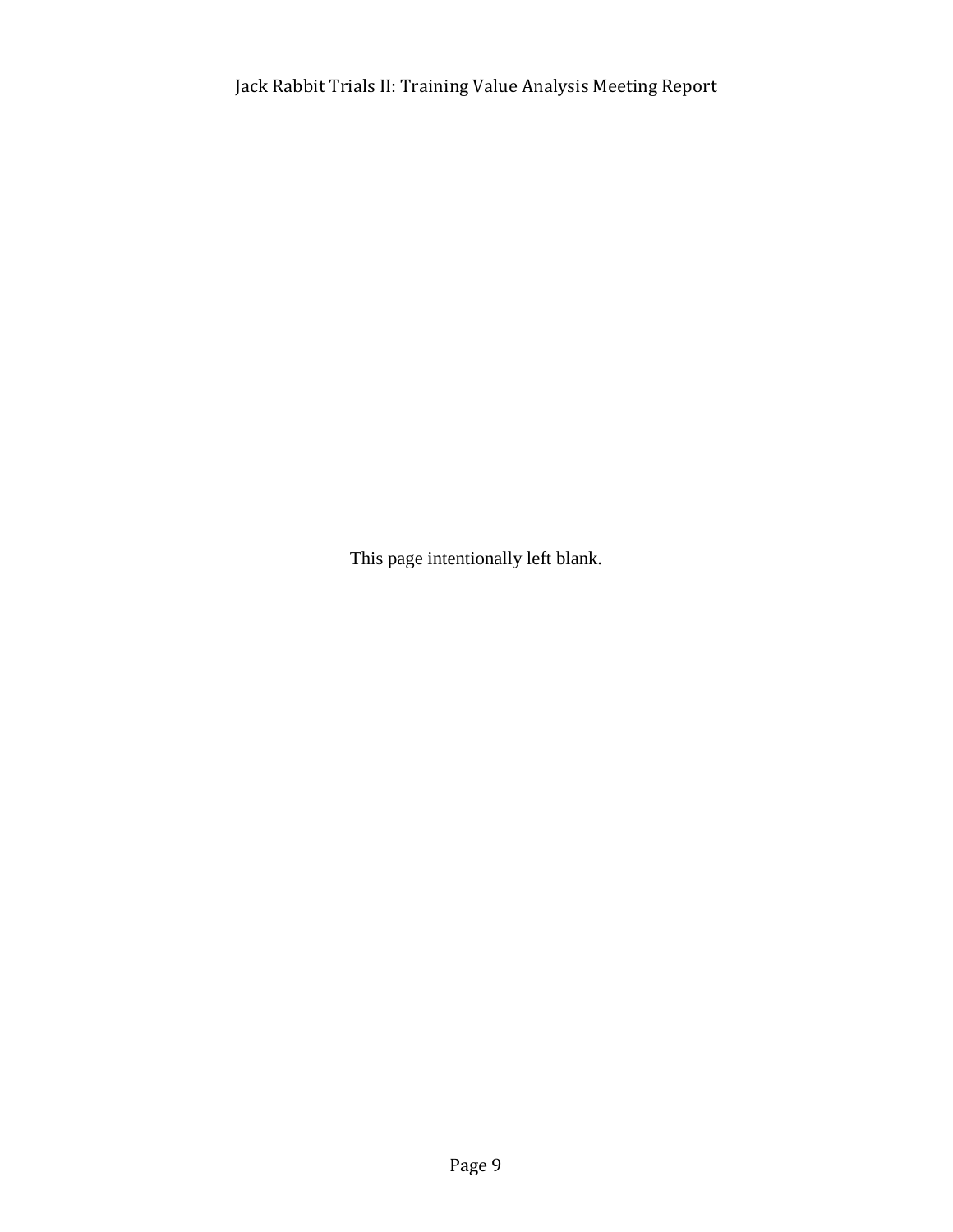# **Recommendations for Informing the Nation's Emergency Preparedness, Planning, and Response Community**

The meeting attendees discussed the content to be included in the presentation on the Jack Rabbit project to the nation's fire and emergency services personnel. It was felt that it was very important to reach everyone with the information as quickly as possible. Following the final Jack Rabbit II trials, a presentation will be created that will contain all of the information in Appendix A as well as some of the tentative results from the August/September Jack Rabbit II Phase 2 trials.

The presentation will address the following from the analysis of data derived from the Jack Rabbit project up to July 2016.

### **WHAT DO WE KNOW?**

The current plume models for chlorine may not accurately predict its actual behavior and may not account for reactivity and other factors. Plume models have often over-predicted the downwind concentrations and under-predicted the concentrations closer to the source. They can best be used as a predictive tool for pre-incident assessment of community or facility risk (operational and strategic planning) and post-incident analysis.

When these models are used as response tools, they are most effective when used in conjunction with air monitoring and physical indicators that provide the IC with a general dispersion plume description.

We will not know the full profile for any individual incident based upon these studies. We do know the following:

- Initially, being inside is better than being outside.
- The more barriers/distance (e.g., upper floors) you can put between yourself and the released chemical, the better.
- Staying indoors may present less risk than immediately evacuating and/or evacuating after the plume contaminant passes.

During a chlorine release with high outdoor concentrations, sheltering in place is the recommended public protective action. Civilians sheltering in-place and smelling chlorine as the indoor concentration rises may leave the sheltering prematurely, thereby exposing themselves to increased concentrations.

We know that there will be infiltration over time from the outside into the inside of the structure (buildings or vehicles). The rate of infiltration is based upon a number of factors, including the structure. As the incident timeline progresses, the concentration of contaminants inside the structure may increase. The concentration indoors will continue to increase as long as the outdoor concentration is higher.

When dealing with heavier-than-air dense gas releases, increasing vertical distance may be an effective protective action option.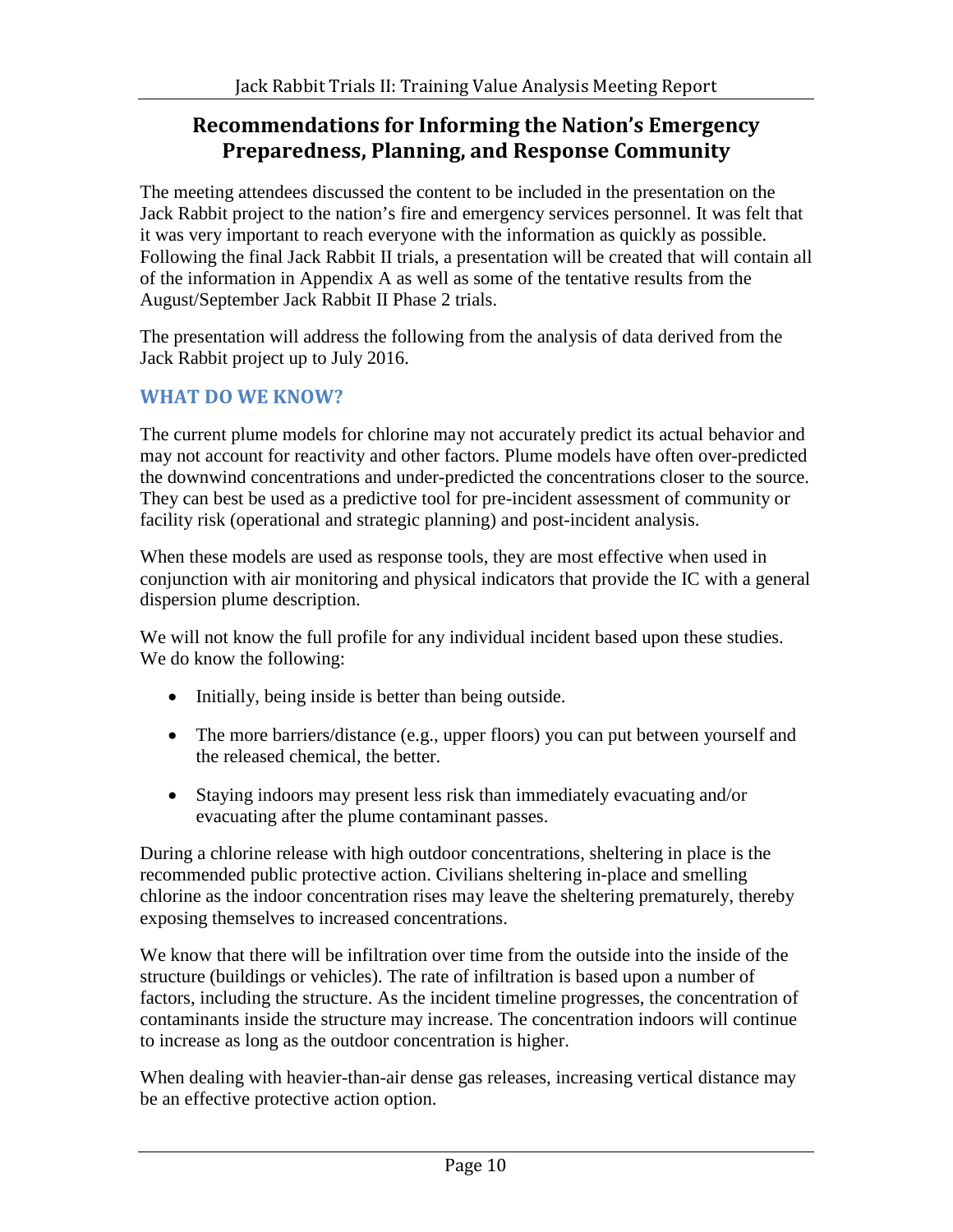A combination of chemical sorption and air exchange rates will create a reduction in interior concentrations after the plume has passed. After the vapor cloud or plume passes, there appears to be no off-gassing from interior surfaces exposed to chlorine.

Tests demonstrated that liquid chlorine was present during the initial release for both the 5- and 9-ton releases. The liquid chlorine auto-refrigerated on the pad and thawed for up to 20 minutes post-release and was primarily found in the immediate area within 25 meters of the release source.

# **WHAT DO WE THINK WE KNOW?**

Jack Rabbit II has not confirmed the accuracy of the Initial Isolation Distance, however this needs additional study and validation. (ERG cargo tank truck guidance is 600 meters, while tank car guidance is 1,000 meters.)

Initial release size and direction is driven by the energy associated with the release. Wind and terrain will eventually become the dominant factor affecting dispersion. At low winds, the initial expansion from the release will be in 360 degrees. At moderate to higher winds, the expansion area will be strongly influenced by wind direction.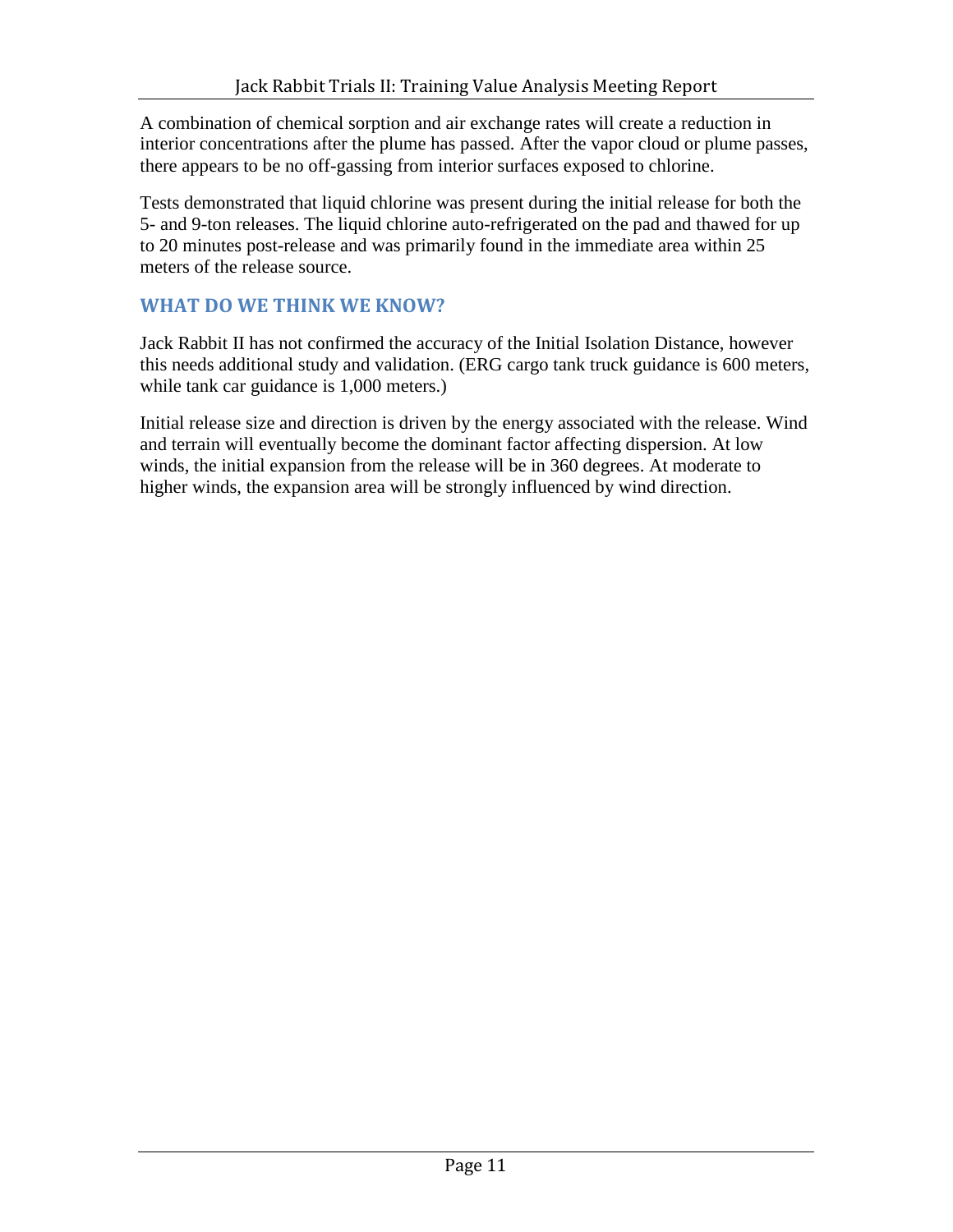# **Recommendations for Further Study in 2016 Jack Rabbit II Phase 2 Trials**

#### **WHAT ARE OUR GAPS?**

- 1. Jack Rabbit II has not validated the accuracy of the Initial Isolation Distance recommendations published in the ERG, but additional study and validation is needed with a specific focus retrograde creep (upwind behavior of the plume).
- 2. There may be mitigation strategies that can be implemented by the civilian community to reduce their risks while sheltering in place. Some examples include:
	- Go to higher levels in the structure.
	- Look for barrier rooms such as bathrooms.
	- Shut off the HVAC.
	- Use wet towels to seal doors.

There is a need to explore the impact these strategies may have on reducing the hazard. If they are considered to be effective, they could be communicated to the public through public service answering point or PSAP communicators, public releases, etc.

- 3. There is a need to further investigate the sorption of chlorine and other related chemicals in materials and surfaces used by the emergency services such as PPE, vehicles, and equipment. The results of this investigation could provide possible mitigation strategies.
- 4. There is a need for some guidance to ICs on the assessment of plume movement and dispersion in large multi-story buildings and in below-grade structures (e.g., subways). Considerations include location of air intakes (ground vs. roof), location of mechanical room floors, ability to isolate and control HVAC flows, common plenums, etc.
- 5. There is a need to provide additional information and guidance on chlorine response scenarios involving auto-refrigeration behaviors. A lot of information already exists, but that information needs to be captured for the response community.
- 6. There are questions that need to be answered regarding the use of photo-ionization detectors (PIDs) with 11.7 eV bulbs. What is the field application for PIDs at catastrophic releases of liquefied chlorine or compressed liquefied gases or toxic inhalation hazard (TIH) materials? Test the field application of PIDs at large-scale releases of liquefied chlorine by answering the following questions:
	- Does current PID technology provide useful data to support the emergency responder's efforts to protect the community at the large-scale releases of chlorine gas?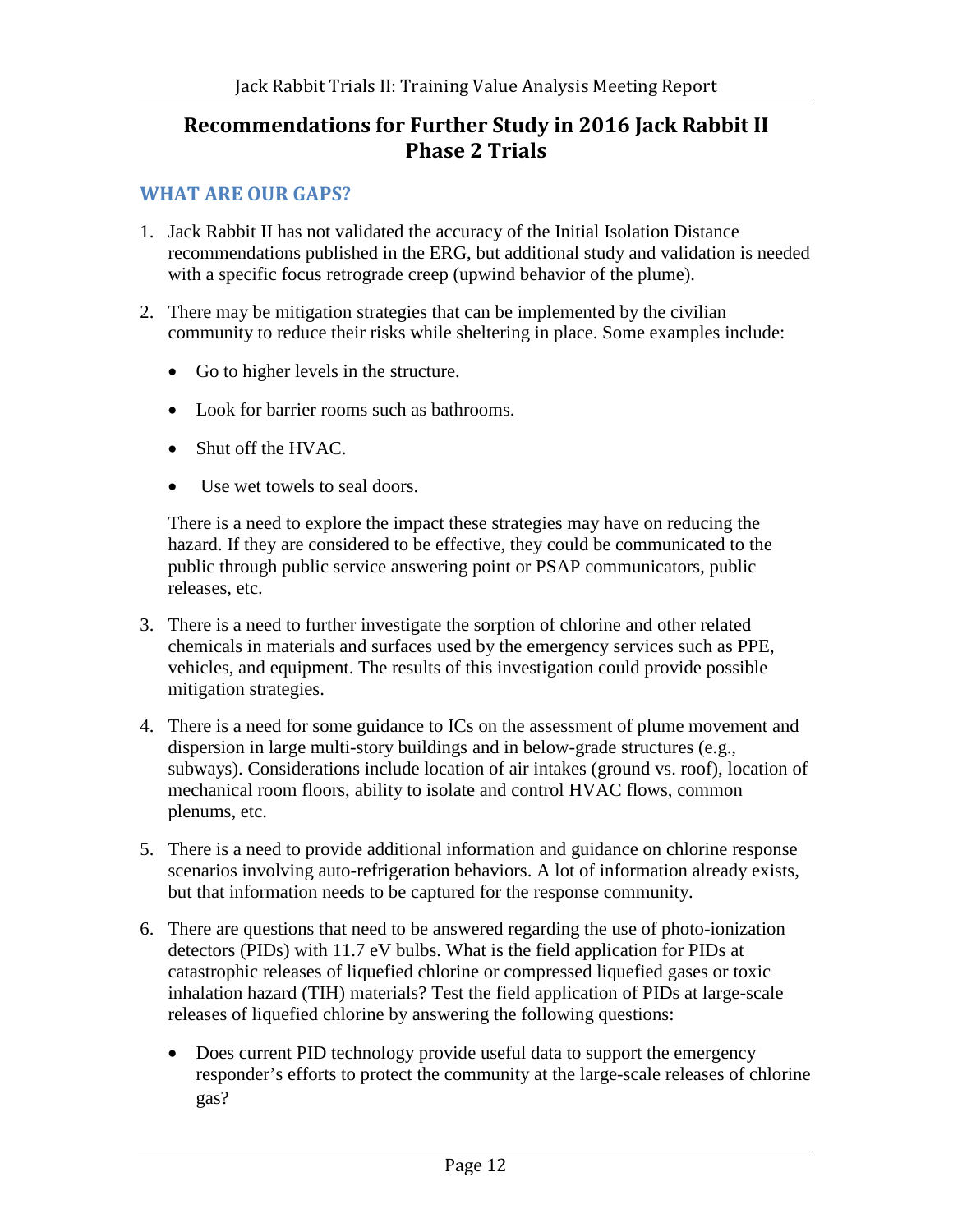- Does PID technology offer a practical means of detecting chlorine below Immediately Dangerous to Life and Health (IDLH) conditions?
- Does current PID field technology prove to be resilient to repeated exposures to low concentrations (50ppm or less) of chlorine?
- 7. The phenomena of spontaneous energetic releases called rapid phase transitions (RPTs) was observed at the Jack Rabbit I trials within several minutes after the release and continued for an extended period of time (90 minutes) afterwards. RPTs were not tested for in the 2015 Jack Rabbit II Phase 1 trials. Further study in the 2016 Jack Rabbit II Phase 2 will be required to determine factors affecting risk assessment and response.
	- What is the force/power of the RPTs?
	- What are the source conditions?
- 8. The expertise currently available for indoor infiltration studies needs to be applied to studying chlorine penetration rate and concentrations inside vehicles. A comparative analysis of a vehicle that is running with interior environmental systems activated and a vehicle that is not running should be considered. The following conditions are being proposed:
	- Vehicle that is running with moderate rpm with interior environmental systems activated.
	- Vehicle that is running with moderate rpm with interior environmental systems shut-off.
	- Vehicle that is not running with interior environmental systems shut-off.

This will provide data so a recommendation can be made as to whether or not the engine should be turned off and it will also provide infiltration rates for common vehicles.

9. There is a need to observe and document the behavior of the chlorine plume from altitude via an unmanned aerial system providing HD digital imaging to determine the degree to which plume direction and visible plume density is effected by wind. Additionally, there is a need to allow aerial surveillance of the the operational area and release site as it would enhance situational awareness and safety for personnel.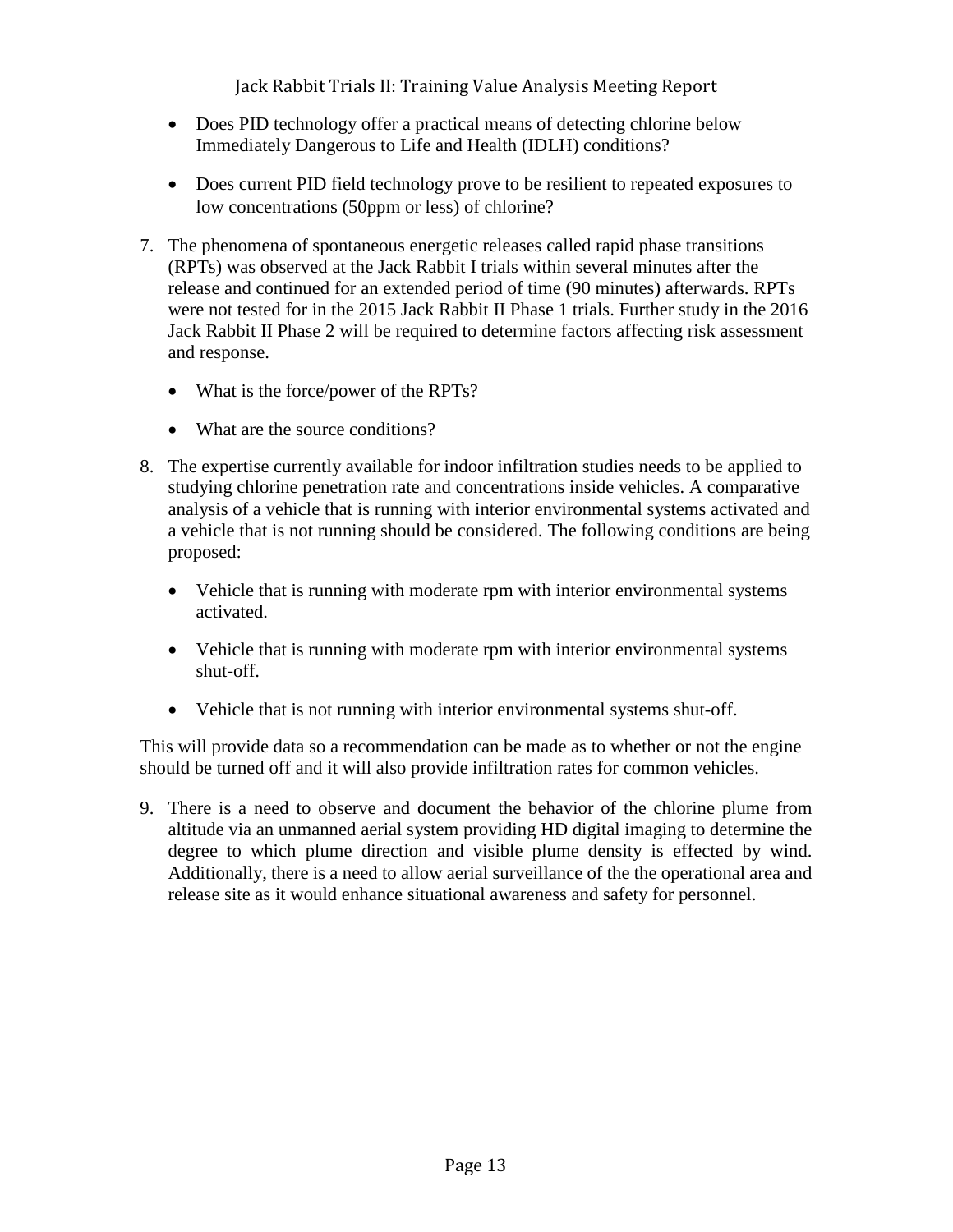# **Appendix A: Recommended Key Points for Responders**

#### **Jack Rabbit Project**

#### **Part 1**

Every year, many chemicals and hazardous materials are stored and transported around the nation. Many of these products present a problem to responders if a spill or accident occurs. The hazard to responders increases when dealing with liquefied gases. To effectively ship gaseous products, many of these gases are liquefied by one of several methods, including cooling or compression to reduce container size and thus shipping costs. Although there is a tremendous savings in transportation and storage costs, the process of liquefying a gas is not without its hazards.

The two most common liquefied gases transported by rail and highway today are chlorine and anhydrous ammonia. Although these gases have several specific hazards, the greatest concern is that of inhalation. In fact, they are classified as Toxic Inhalation Hazards (TIHs) and have been responsible for many injuries and deaths when involved in accidents.

Accidents are rare. However, when they do occur, victims in the area of a release of a Compressed Liquefied Gas can be exposed, injured, or killed. Emergency responders must fully understand the behavior of compressed liquefied gases in order to provide the appropriate protective actions. Historically, emergency managers, investigators and educators have studied the effects of incidents and accidents to see the effects of these accidents and the behavior of the gases released during an accident.

In April and May of 2010, the Transportation Security Administration (TSA) of the Department of Homeland Security (DHS), in collaboration with the Chemical Security Analysis Center (CSAC), sponsored a series of tests called the Jack Rabbit Trials at Dugway Proving Ground, UT. In these trials, multiple successive releases of 1-ton amounts of chlorine and anhydrous ammonia were performed in various wind and other atmospheric conditions from a standardized release container and within a standardized outside test area.

The purpose of the tests was to study and improve understanding of rapid largescale releases of Compressed Liquefied Gases—specifically toxic inhalation hazard (TIH) gases—from a railcar. Some of the issues identified and of interest to emergency responders include:

- Are the airborne models of plumes and plots accurate?
- Are there measures that emergency responders can take to minimize their risks during a response to an incident involving liquefied gases?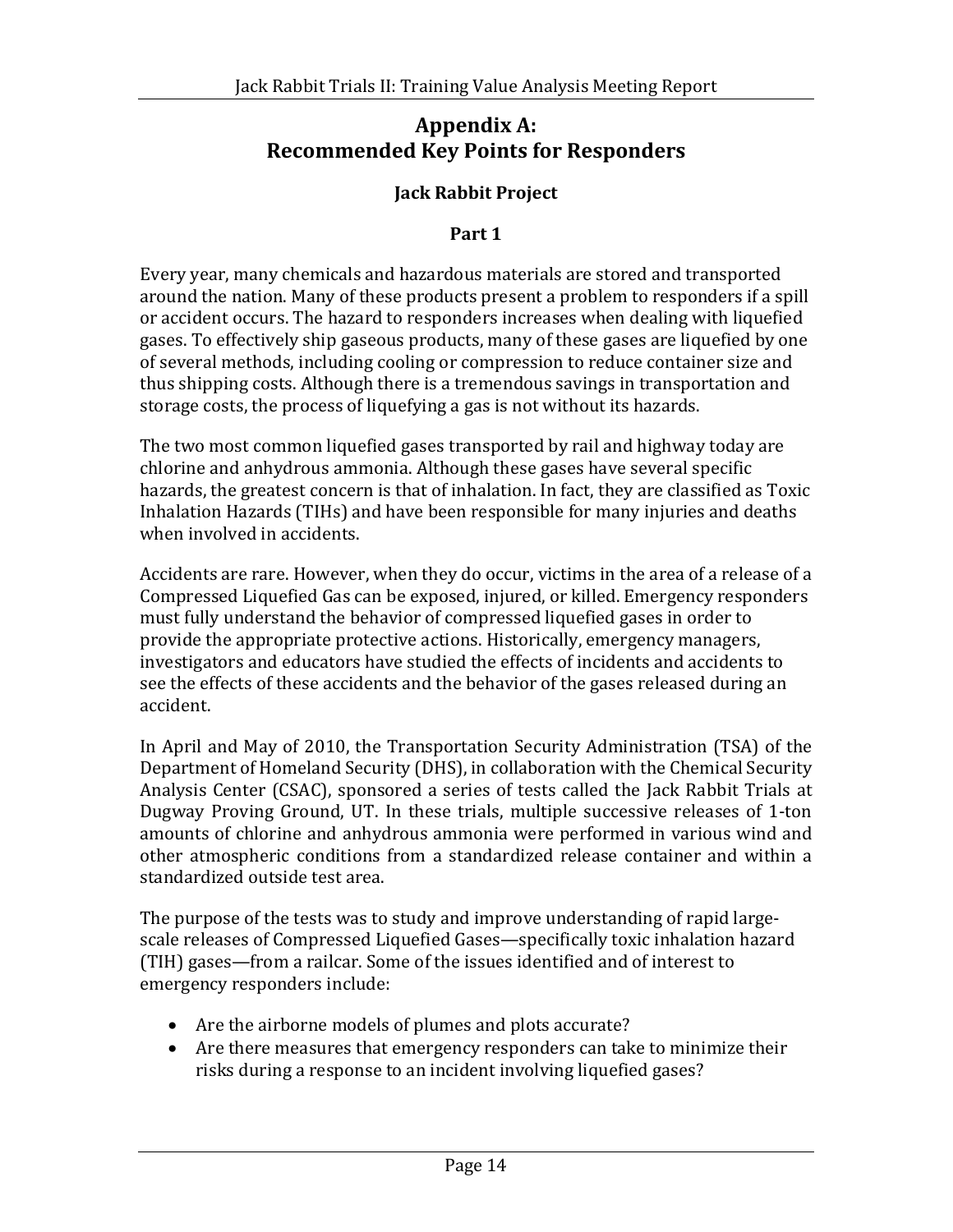• Are there protective actions that can be recommended during an incident to help responders and victims minimize the risk of exposure?

In June 2013, the National Fire Academy hosted a meeting of stakeholders and interested parties to discuss the design and development of future tests and methods to answer the above questions. In addition, the group developed recommendations to disseminate the lessons learned to the Emergency Response community.

DHS, TSA, and the Unites States Fire Administration (USFA) developed the criteria for a new round of experiments called Jack Rabbit II Trials during a focus group meeting. The first groups of releases were conducted in August 2015. The second round of trials is scheduled for August/September 2016.

Following the next and final rounds of trials, the intent is to develop lessons learned and recommendations to the emergency response community. The impact of the information released is envisioned to influence future development of educational programs, recommended practices, and operating procedures for responders nationwide. Included in the developed materials would be videos, lectures, and other training products.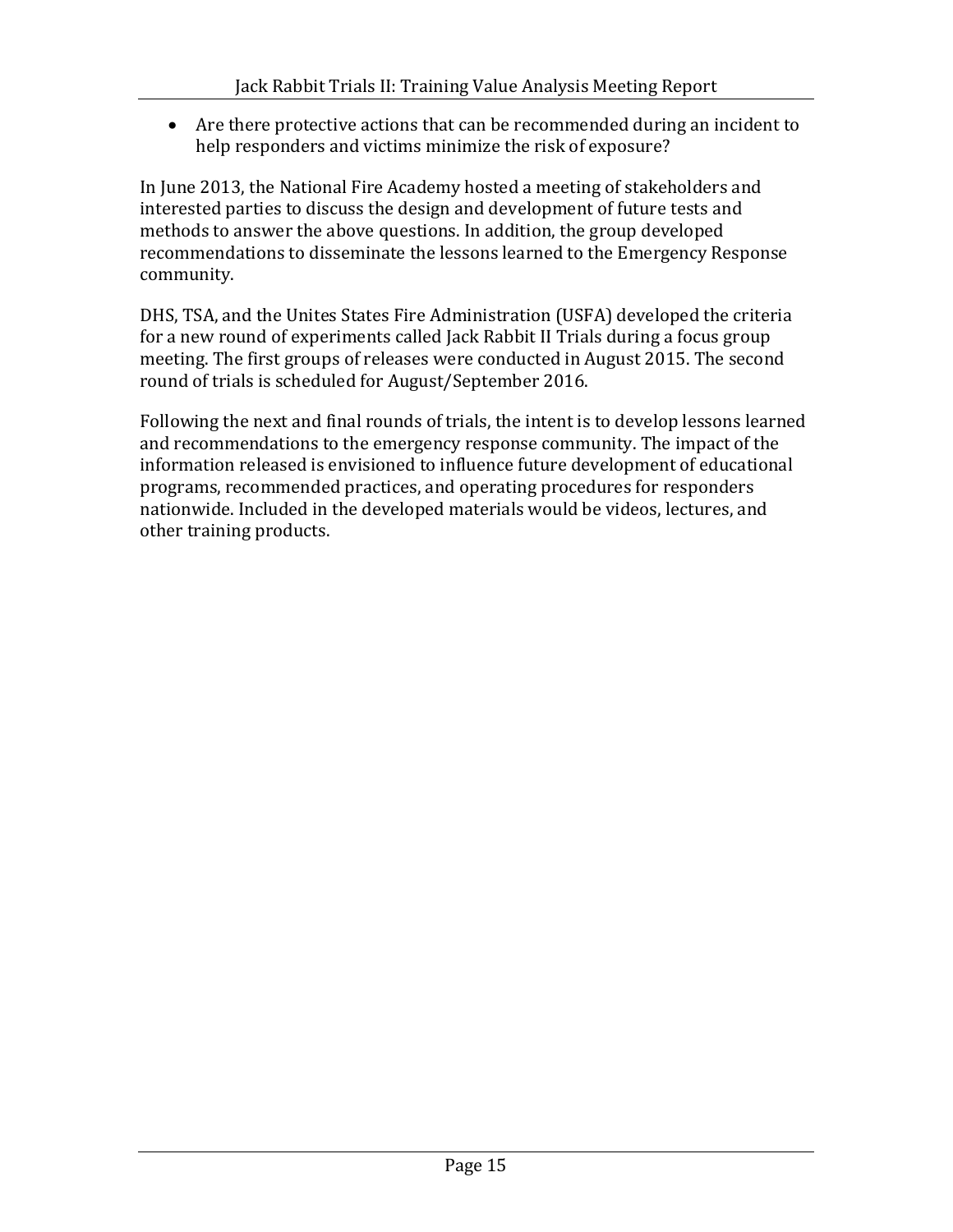### **Jack Rabbit Project**

#### **Part 2**

As discussed in Jack Rabbit Coffee Break Training Part 1, the Jack Rabbit Trials provided information and science regarding the sudden release of liquefied gas products due to a failure of the container. One of the recommendations of the working group was to prepare a bulletin to responders highlighting the information gathered. The following information is a list of items that we think we know at this point.

- Initial isolation zone of ERG is validated.
- Wind is validated as the dominant factor affecting dispersion. At low winds, the initial expansion from the release will be in 360 degrees. At moderate to higher winds, the expansion area will be strongly influenced by wind direction. Topography is another primary factor, especially when dealing with heavier than air gases.
- The phenomenon of some movement of the vapor upwind in low wind conditions was observed and will require additional study to determine factors affecting response. The working group has described this movement as retrograde creep.
- Responders may need to learn how to consider more complex data regarding conditions in order to better use the ERG to make correct calculations for protective actions downwind. Further study is recommended to determine how responder assessment of additional factors such as whether unusual weather patterns or topography features should affect decisions about protective actions downwind.
- A phenomenon of spontaneous energetic releases tentatively called rapid phase transitions (RPTs) was observed and will require additional study to determine factors affecting risk assessment and response.
- The phenomena of longer periods of off-gassing in the initial isolation zone area was observed and will require additional study to determine factors affecting risk assessment and response.

New scientific experiments are currently being designed to gather more information and evaluate the effects on emergency responders. As additional information is gathered, new training products will be developed for emergency responders. For further information, please contact Mr. Wayne Yoder at the National Fire Academy. He may be reached at 301-447-1090 or by email at [wayne.yoder@fema.dhs.gov.](mailto:wayne.yoder@fema.dhs.gov)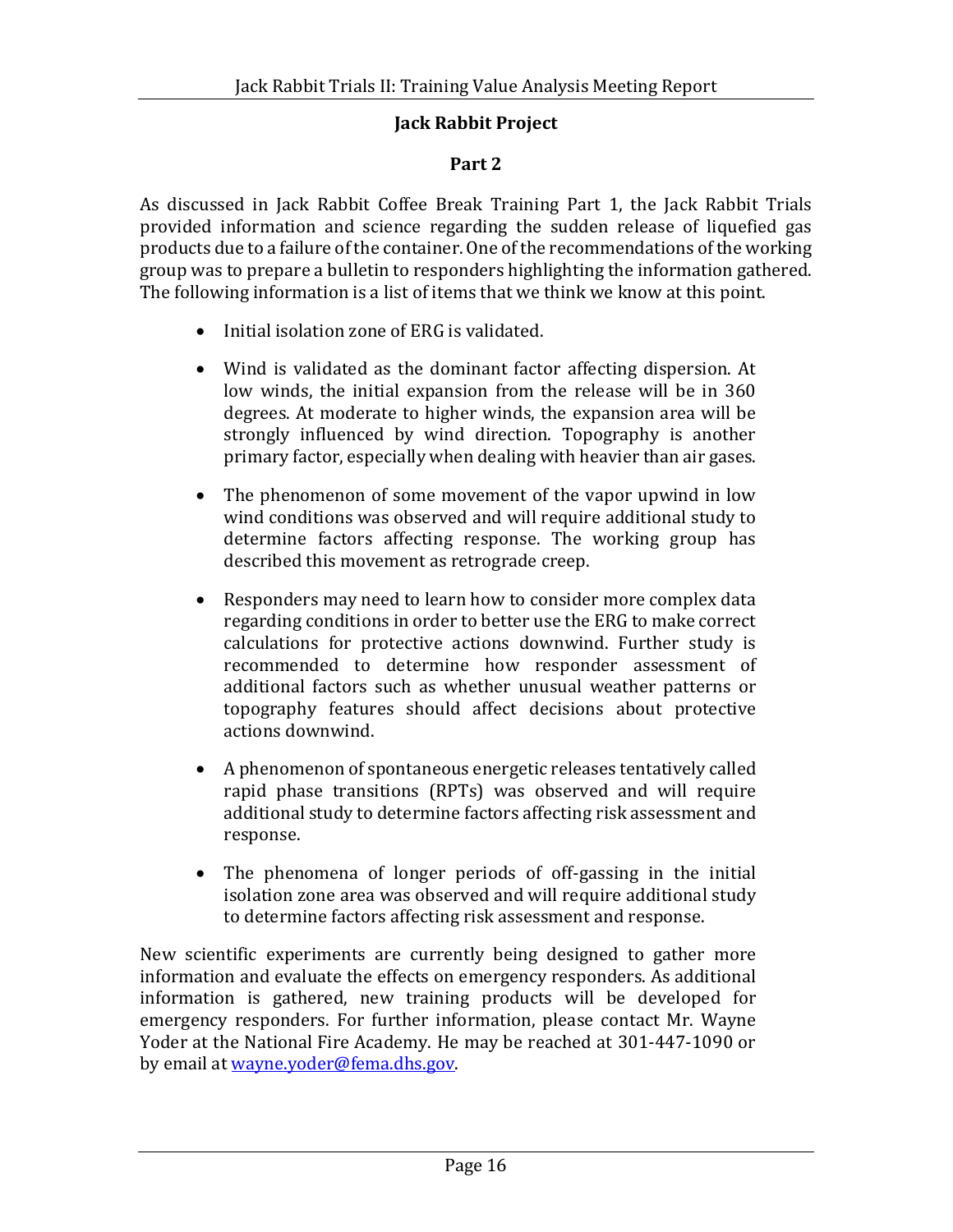### **Jack Rabbit Project**

#### **Part 3**

In August 2015, the second round of Jack Rabbit trials was conducted at Dugway Proving Grounds in Utah. You may recall that the Jack Rabbit Trials were scientific experiments designed to answer questions about the sudden release of liquefied gas products. These questions arose from the study of accidental releases of Toxic Inhalation Hazard (TIH) materials in events like the train derailment in Graniteville, South Carolina.

First responders need to know if there are any protective measures that they or victims in the release area can take to protect themselves from the effects of toxic gas inhalation. The following observations may be useful in a release event.

- Plume modeling programs should be used as decision-support tools in the emergency response toolbox. They have strengths and limitations that must be brought into the assessment equation. We believe that current plume models do not always accurately predict the actual behavior – do not always account for reactivity, toxic load equivalent – often over-predict the downwind concentrations and under-predict the concentrations closer to the source.
- Being inside a structure is initially better than being outside. The scientific studies show that staying indoors may present less risk than immediately evacuating and/or evacuating after the plume/contaminant passes.
- There will be infiltration over time from outside into the structures (buildings or vehicles). The rate of infiltration is based upon a number of factors, including the tightness of the structures.
- As the incident timeline progresses, the concentration of contaminants inside the structure may increase. The concentration indoors will likely continue to increase as long as the outdoor concentration is higher.
- When dealing with heavier-than-air dense gas releases, moving to higher areas in the building may be an effective protective action option.
- Tests demonstrated that liquid chlorine could be found under the test conditions for the 5- and 9-ton releases. The liquid  $Cl<sub>2</sub>$  was persistent for up to 20 minutes and was primarily found in the immediate area within 25 meters of the release source.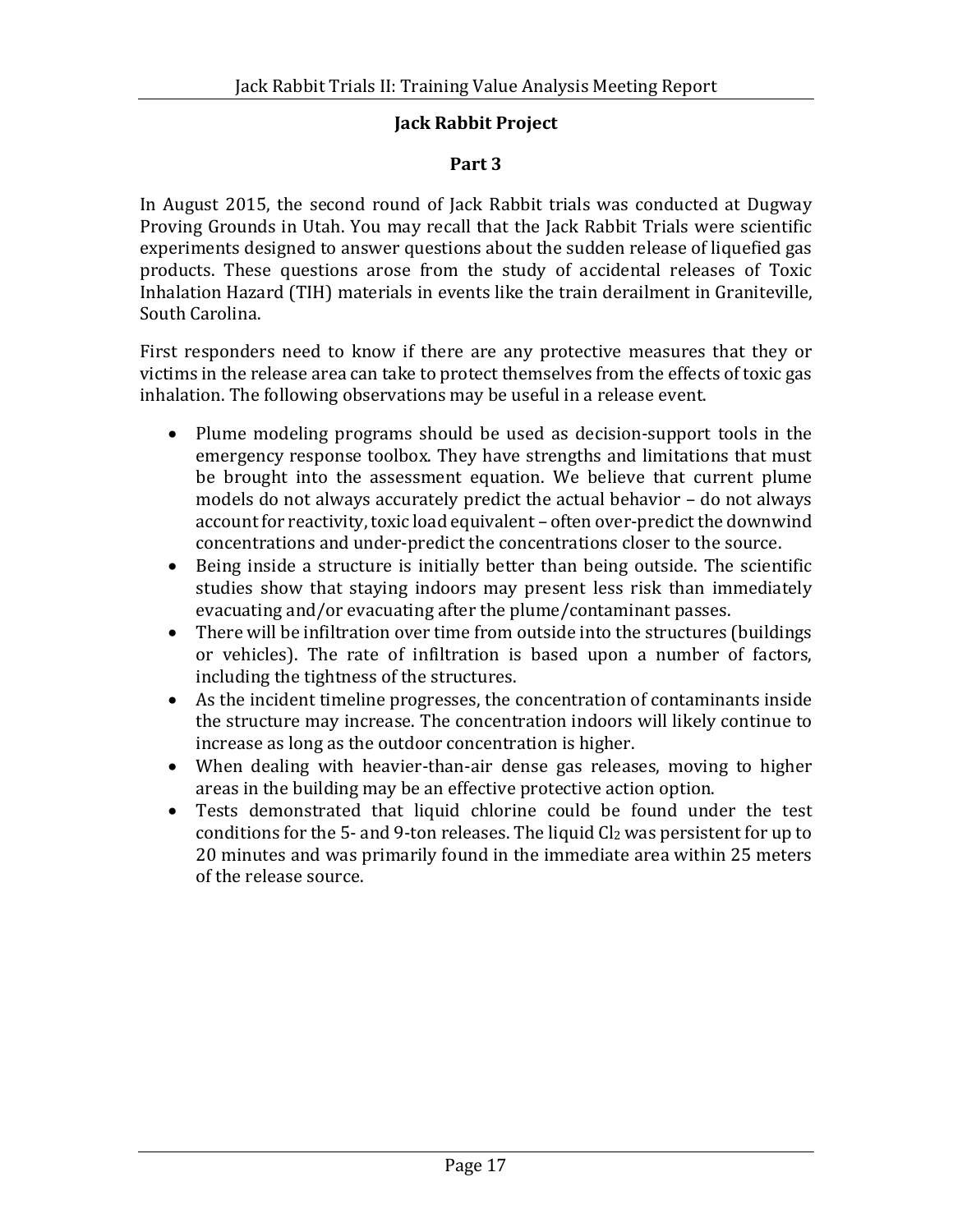### **Jack Rabbit Project**

#### **Part 4**

Scientists and emergency responders have studied the results of the Jack Rabbit I trials extensively. As in most scientific studies, as questions are answered, new questions are identified that require additional testing and evaluation. One such observation was that of spontaneous release of energy from the ground exposed to liquid chlorine. These pressure releases were thought to be the result of a rapid conversion of a liquefied gas product back to a gas due to the vapor expansion ratio. Scientists have termed this phenomenon rapid phase transition or RPT. RPT has been studied as it relates to liquefied natural gas (LNG), but has not been studied extensively in the case of liquefied chlorine. The phenomenon in the case of a liquid chlorine release has been observed after 30 minutes or more during a release scenario in the Jack Rabbit 1 trials.

The significance for emergency responders is that responders may be in a hazard zone conducting offensive operations within that period of time. Incident Commanders must know that the risk may exist, and must consider the potential in their risk assessment.

Because of the risk to responders, further studies have been scheduled for the followon experiments now known as Jack Rabbit 2 trials. The following is a list of the issues that will be studied:

- RPTs were seen in JR I within several minutes of the release being stopped, and continued for an extended period of time (90 minutes) afterwards.
- At a minimum, responders need to have a general explanation of RPT.
- RPT has been observed for, and potentially can continue for, an extended period of time (90 minutes).
- The amount of energy released from an RPT needs to be measured.
- The source conditions that are conducive to an RPT have not been identified and require further study.

As additional tests are conducted and information obtained, that information will be developed into bulletins and training programs for emergency responders.

For further information, please contact Mr. Wayne Yoder at the National Fire<br>Academy. He may be reached at 301-447-1090 or by email at be reached at 301-447-1090 wayne.yoder@fema.dhs.gov.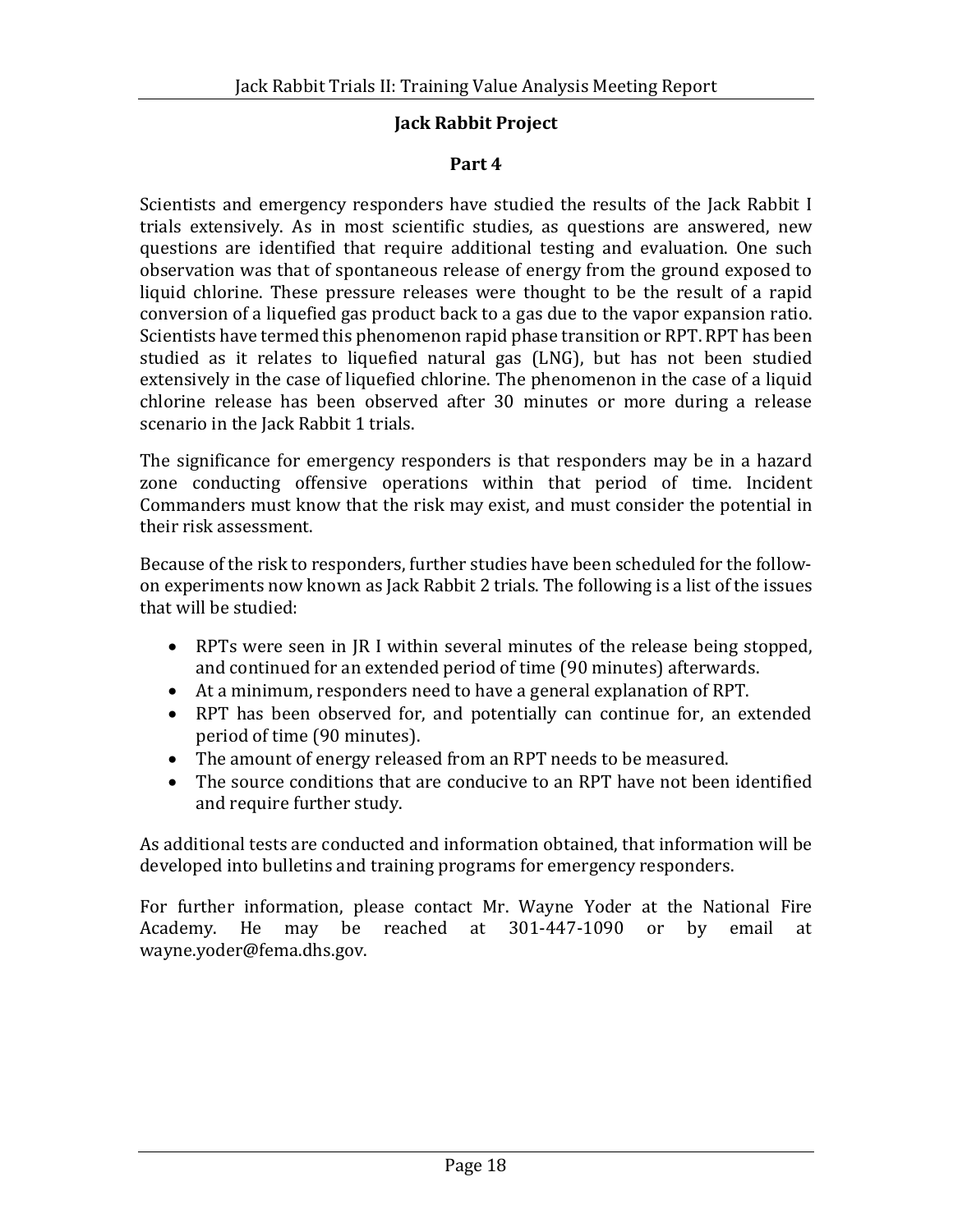This page intentionally left blank.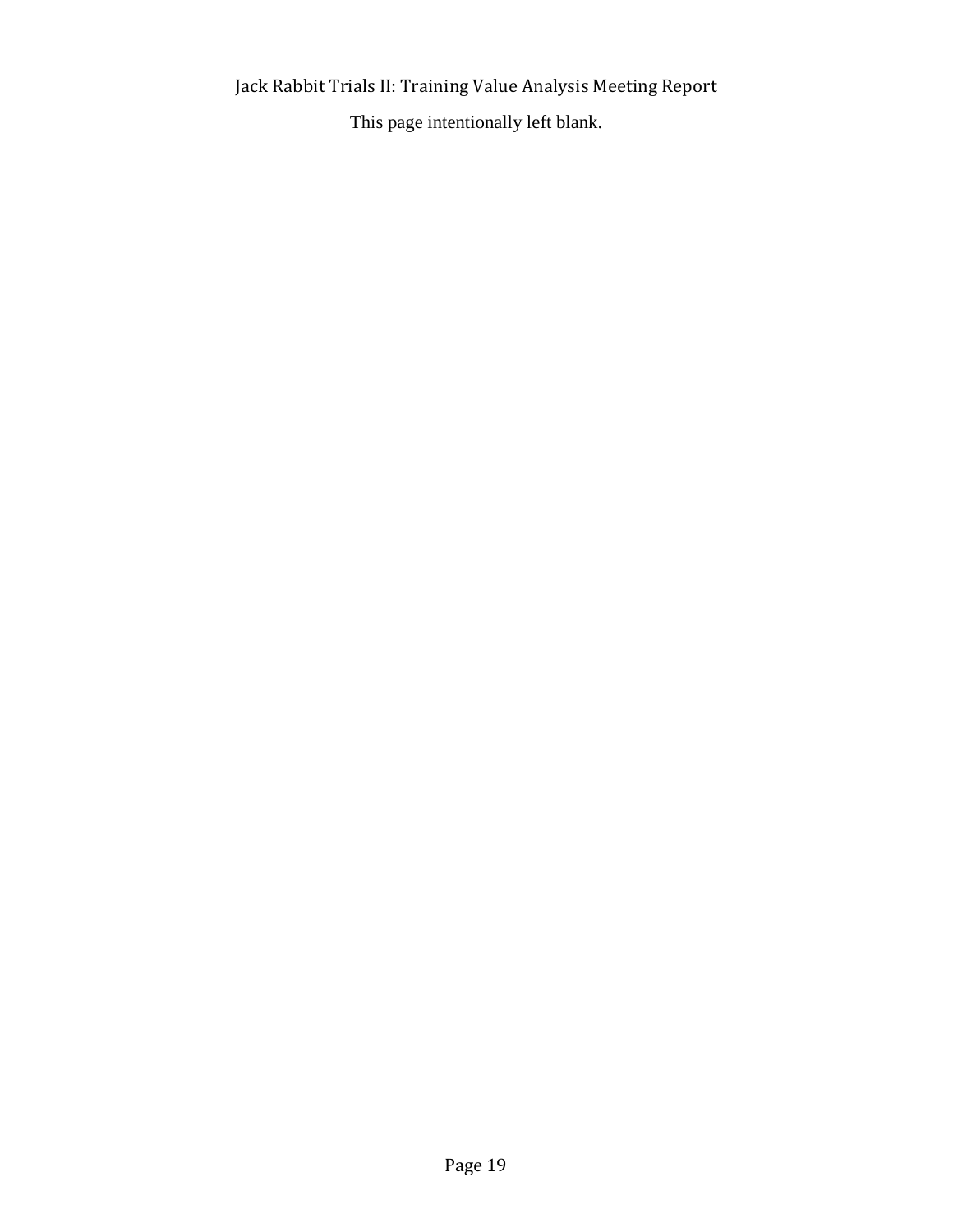# **Appendix B: Jack Rabbit II Meeting Agenda**

April 4–8, 2016

#### **Meeting Goals**

- 1. Assess lessons learned from the Jack Rabbit II tests and their potential impact upon emergency planning and response protocols for large-scale TIH and other liquefied gas releases.
- 2. Develop for consideration recommendations on emergency response and preparedness gaps that could possibly be integrated into the Jack Rabbit II-B tests.
- 3. Develop national communication and training strategies to disseminate the Jack Rabbit I and II findings and observations to the nation's emergency planning and response communities.
- 4. Outline the content that is appropriate for first responders and other emergency response personnel to be included in a presentaion that is portable and functional for use in a classroom, conference room, small-group session, or other assemblies of emergency response personnel.

#### **Meeting Work Schedule**

| Day / Time | Agenda Topic |
|------------|--------------|
|            |              |

| Day 1, MOIL, API II 4 |                                                                                                                                                      |
|-----------------------|------------------------------------------------------------------------------------------------------------------------------------------------------|
| $9:00$ am             | Wayne Yoder, NFA Hazardous Materials Training Specialist,<br>presents a brief orientation to Project Jack Rabbit and the reason<br>for this meeting. |
| $9:20 \text{ am}$     | Participant Introductions                                                                                                                            |
| $9:45 \text{ am}$     | Dr. Dennis Onieal: Welcome                                                                                                                           |
| $10:00 \text{ am}$    | <b>Break</b>                                                                                                                                         |
| $10:15 \text{ am}$    | Greg Noll presents meeting expectations and rules of<br>engagement.                                                                                  |
| $10:30$ am            | Jack Aherne presents on the history of the Jack Rabbit project.                                                                                      |
| $12:00$ noon          | Lunch                                                                                                                                                |
| $1:00 \text{ pm}$     | Shannon Fox, Ph.D., presents an overview of the Jack Rabbit I and<br>II projects.                                                                    |
| $2:30 \text{ pm}$     | <b>Break</b>                                                                                                                                         |
| 2:45 to 4:00<br>pm    | Andy Byrnes presents an overview of Jack Rabbit II emergency<br>response tests, process and initial findings / results.                              |
|                       |                                                                                                                                                      |

### **Day 1, Mon., April 4**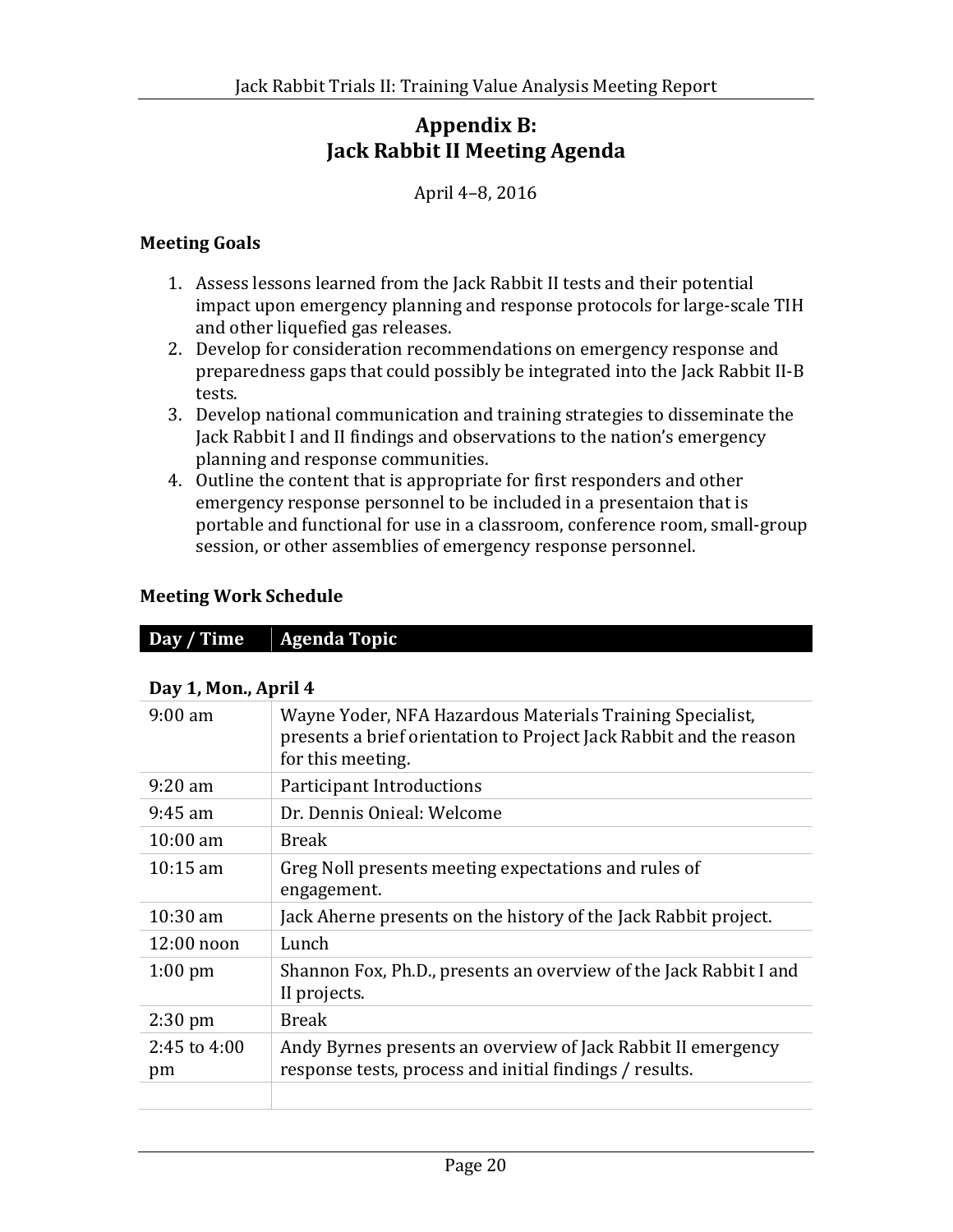# **Day / Time** | **Agenda Topic**

# **Day 2, Tues., April 5**

| $9:00$ am          | Dr. Michael Sohn presents on:<br>• Overview of his test parameters<br>• Findings and observations<br>• How does this compare to what our current body of<br>knowledge tells us ref: effectiveness of sheltering in place?<br>• Guidance and recommendations to the emergency planning<br>and response communities |
|--------------------|-------------------------------------------------------------------------------------------------------------------------------------------------------------------------------------------------------------------------------------------------------------------------------------------------------------------|
| $10:00 \text{ am}$ | <b>Break</b>                                                                                                                                                                                                                                                                                                      |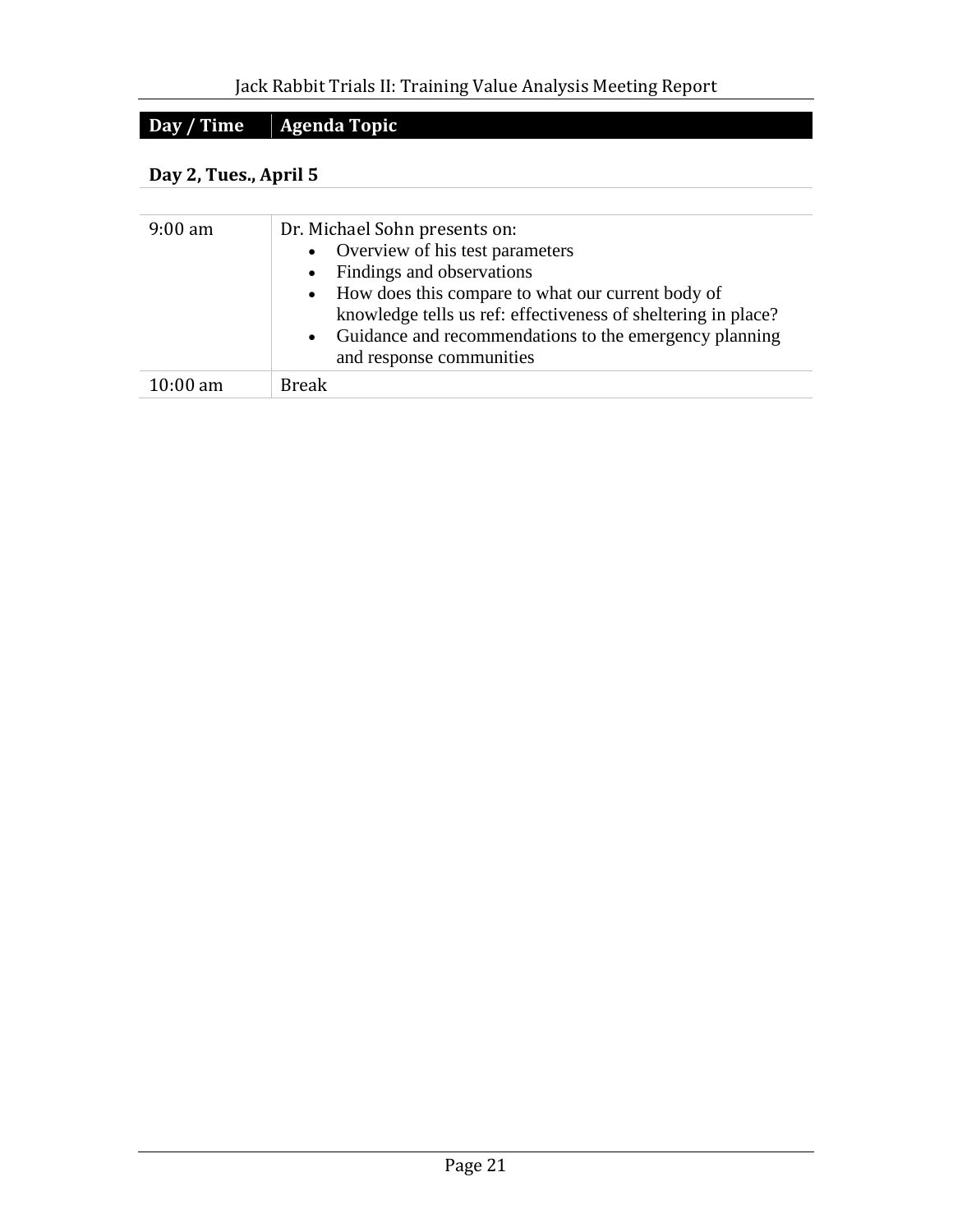| Day / Time<br>Remainder of<br>Day 2 | <b>Agenda Topic</b><br>All participants discuss ramifications of Jack Rabbit II field test<br>results for the development and/or enhancement of emergency<br>planning, and response protocols for chlorine.<br>Develop consensus agreement on the ramifications of the Jack<br>Rabbit II test and test results for the following:<br>Update and revision of current risk-based response<br>procedures for large-chlorine-release scenarios |
|-------------------------------------|--------------------------------------------------------------------------------------------------------------------------------------------------------------------------------------------------------------------------------------------------------------------------------------------------------------------------------------------------------------------------------------------------------------------------------------------|
|                                     | Any changes to NFPA standards and recommended<br>practices<br>Any OSHA updates and/or interpretations impacting<br>hazardous materials response, planning, and/or<br>prevention efforts<br>Any new NIMS ICS requirements changes or typing system<br>changes impacting hazardous materials training<br>requirements                                                                                                                        |
|                                     | Develop consensus agreement on the ramifications of the Jack                                                                                                                                                                                                                                                                                                                                                                               |
|                                     | Rabbit II test and test results for the following:<br>New hospital/medical hazardous materials systems<br>requirements                                                                                                                                                                                                                                                                                                                     |
|                                     | Any state and major metro fire training methodology<br>$\bullet$<br>evolutions impacting training guidance, such as<br>integration of portions of hazardous materials<br>awareness/operations training into firefighter I, II, and III<br>curricula<br>New hazardous materials planning guidelines consistent<br>$\bullet$<br>with emergent new integrated hazardous materials/multi-<br>hazard risk assessment protocols and new response |
|                                     | capability assessment techniques                                                                                                                                                                                                                                                                                                                                                                                                           |
|                                     | All participants develop a list of recommendations for                                                                                                                                                                                                                                                                                                                                                                                     |
|                                     | experimental methods and areas for further study in Jack Rabbit<br>II-B trials.                                                                                                                                                                                                                                                                                                                                                            |
| Day 3, Weds., April 6               |                                                                                                                                                                                                                                                                                                                                                                                                                                            |

| Morning | Discussion to review and refine the recommendations for<br>experimental methods and areas for further study in the Jack<br>Rabbit III trials.                                                                                                                                               |
|---------|---------------------------------------------------------------------------------------------------------------------------------------------------------------------------------------------------------------------------------------------------------------------------------------------|
|         | Develop for consideration recommendations regarding the Jack<br>Rabbit III tests and study that might be needed to refine our<br>understanding of TIH and other Compressed Liquefied Gas large-<br>scale releases and to develop revised response and planning<br>protocols and procedures. |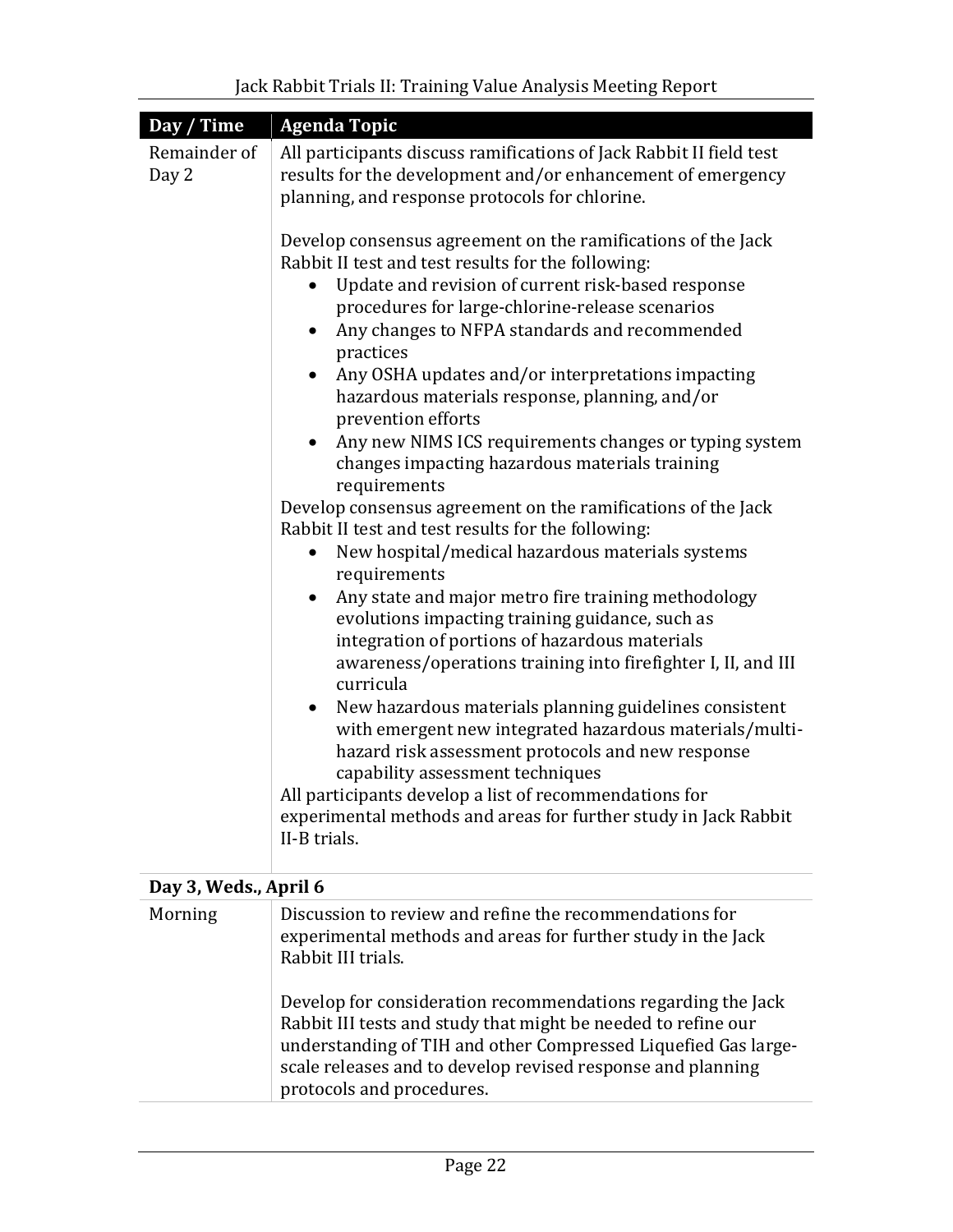| Day / Time   | <b>Agenda Topic</b>                                                                                                                                                                                                                                                                       |
|--------------|-------------------------------------------------------------------------------------------------------------------------------------------------------------------------------------------------------------------------------------------------------------------------------------------|
| $12:00$ noon | Lunch                                                                                                                                                                                                                                                                                     |
| Afternoon    | All participants discuss strategies on how best to reach the<br>nation's emergency preparedness, planning, and response<br>communities with the new information, including specific<br>recommendations as appropriate for NFA and other Federal<br>hazardous materials training partners. |

### **Day 4, Thurs., April 7**

| Morning    | Discuss and refine recommendations for Informing the nation's<br>emergency preparedness, planning and response community of<br>needed information regarding the results of the Jack Rabbit II<br>trials.<br>Further refine the plan for controlled distribution of a<br>standardized message to the hazardous materials response<br>community. |
|------------|------------------------------------------------------------------------------------------------------------------------------------------------------------------------------------------------------------------------------------------------------------------------------------------------------------------------------------------------|
| 12:00 noon | Lunch                                                                                                                                                                                                                                                                                                                                          |
| Afternoon  | Outline the content that is appropriate for first responders and<br>other emergency response personnel to be included in a<br>presentation that is portable and functional for use in a<br>classroom, conference room, small-group session, or other<br>assemblies of emergency response personnel.                                            |

### **Day 5, Fri., April 8**

| Morning            | Review of NFA's courses within the hazardous materials<br>curriculum to identify locations within course content where<br>insertion of Jack Rabbit information would be appropriate. |
|--------------------|--------------------------------------------------------------------------------------------------------------------------------------------------------------------------------------|
| $11:00 \text{ am}$ | Meeting adjourns.                                                                                                                                                                    |
|                    |                                                                                                                                                                                      |